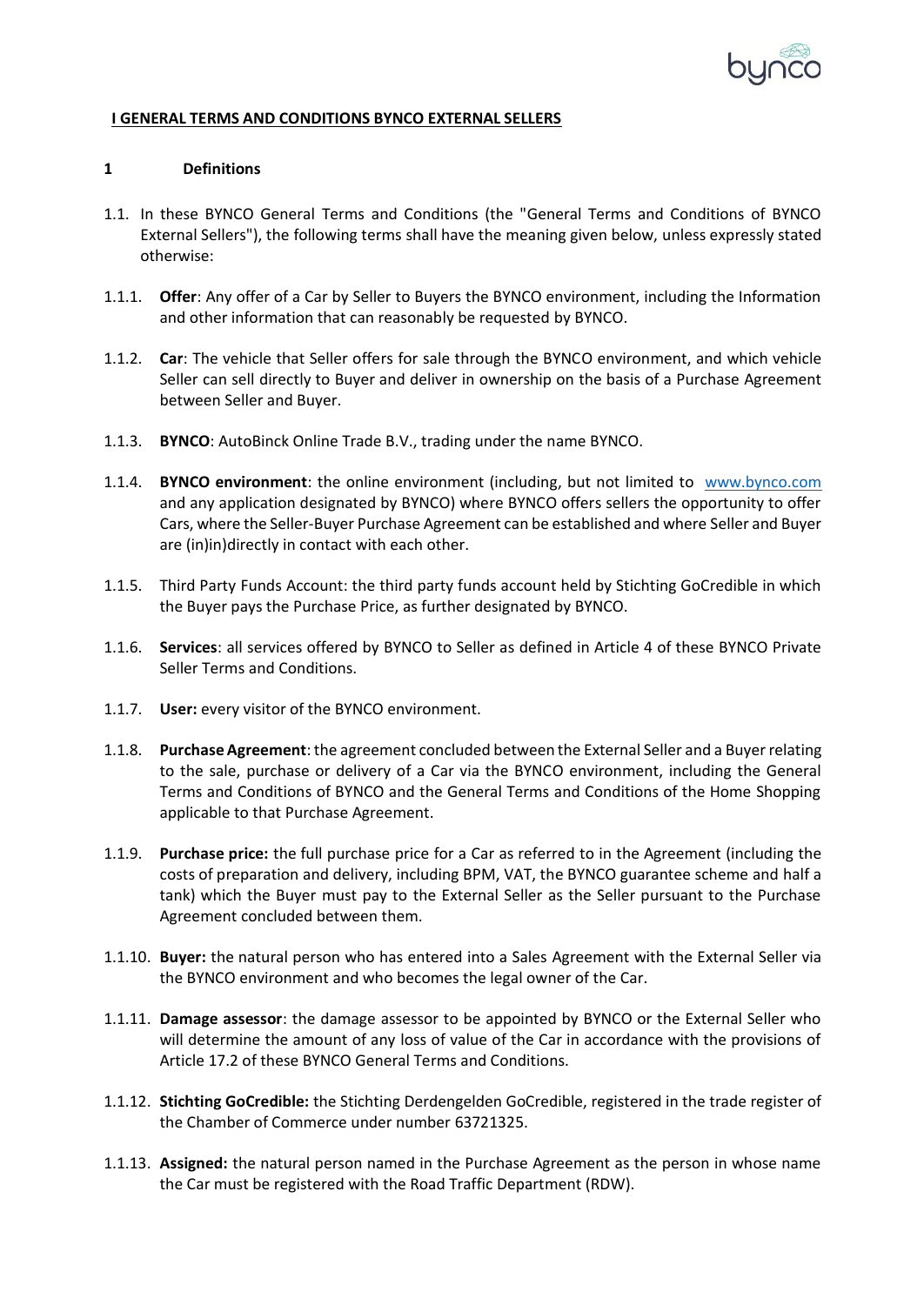

1.1.14. **External Seller:** the party that offers and sells Cars to the Buyer via the BYNCO environment on the basis of a Purchase Agreement concluded between the External Seller and the Buyer.

#### **2 General**

If these General Terms and Conditions of BYNCO External Sellers do not contain any provisions on a particular subject, the provisions on that subject as laid down in the General Terms and Conditions of the Home Shopping Sector will apply. If a specific subject matter is regulated both in the General Terms and Conditions of BYNCO External Sellers and in the General Terms and Conditions of the Thuiswinkel, then the provisions of the General Terms and Conditions of the Thuiswinkel take precedence. The External Seller guarantees that the General Home Shopping Terms and Conditions will be implemented.

#### **3 Applicability**

- 3.1 The General Terms and Conditions of BYNCO External Sellers apply to the Offer, order, purchase, delivery and warranty of Cars via the BYNCO environment by the External Seller and the Sales Agreement. These BYNCO External Sellers General Terms and Conditions shall apply to the relationship between the Buyer and the External Seller and BYNCO.
- 3.2 Every User who visits the BYNCO environment and every Buyer who places an order within the BYNCO environment for the purchase of a Car from an External Seller and enters into a Purchase Agreement accepts the applicability of the General Terms and Conditions of BYNCO External Sellers.
- 3.3 The provisions of the General Terms and Conditions of BYNCO External Sellers may only be deviated from in writing and with the consent of BYNCO and the External Seller, in which case the other provisions will remain in full force.
- 3.4 All rights and claims stipulated in the General Conditions of BYNCO External Sellers and in any further agreements for the benefit of BYNCO are likewise stipulated for the benefit of intermediaries and other third parties engaged by BYNCO, expressly including the External Seller.
- 3.5 Prior to the conclusion of the Sales Agreement, the text of these General Terms and Conditions of BYNCO External Sellers will be made available to the Buyer. If this is not reasonably possible for any reason whatsoever, the External Seller will indicate, prior to the conclusion of the Purchase Agreement, how the General Terms and Conditions can be inspected by BYNCO and/or the External Seller and that, at the Buyer's request, they will be sent to the Buyer free of charge as soon as possible.
- 3.6 BYNCO will be entitled to amend the General Terms and Conditions of BYNCO External Sellers from time to time. The amended conditions will apply as soon as they have been published on the BYNCO environment. If a Buyer subsequently places an order for a Car as offered via the BYNCO environment, the Buyer thereby accepts the applicability of the amended BYNCO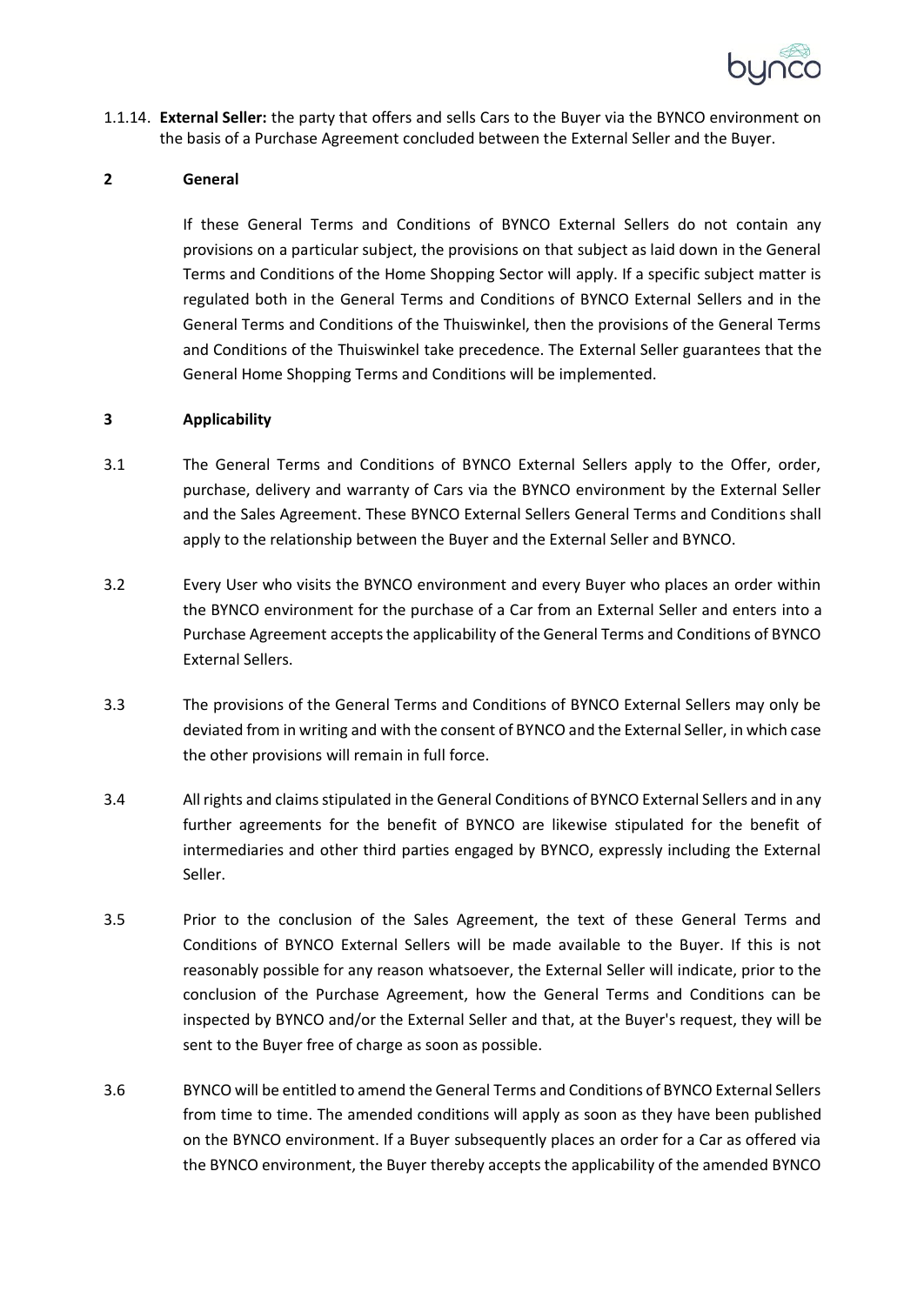

General Conditions. It is advisable to consult the BYNCO General Terms and Conditions for External Sellers before placing an order for a Car via the BYNCO environment.

## **4 Buyer**

- 4.1 The Buyer must meet at least the following requirements:
	- 4.1.1 The Buyer must have a customer account with BYNCO;
	- 4.1.2 The Buyer is at least 18 years of age;
	- 4.1.3 The Buyer must be in possession of a valid driving licence;
	- 4.1.4 The Buyer can be contacted by e-mail.
- 4.2 The Buyer will be responsible for the use made of his username and password. BYNCO therefore advises the Buyer to use a unique password and to keep this password carefully confidential.
- 4.3 The Buyer will not be entitled to allow others to use its account, other than the Attributed One.
- 4.4 The Buyer is responsible for the accuracy of the information in its own account.

## **5 The Purchase**

- 5.1 Prior to the conclusion of the Purchase Agreement, BYNCO will make it clear in the BYNCO environment whether the Car is offered and sold in the BYNCO environment by BYNCO or the External Seller. If the Buyer in the BYNCO environment decides to accept the Offer from and purchase a Car from a Third Party Seller, the Buyer expressly does not purchase from and does not enter into an agreement with BYNCO, but directly with the Third Party Seller, which party will also deliver the Car in accordance with these BYNCO Third Party Sellers General Conditions. The Buyer acknowledges that the Purchase Agreement is concluded between the Buyer and the External Seller and that BYNCO is not and/or will not be a party to this agreement.
- 5.2 If the Buyer wishes to purchase a Car from the External Seller via the BYNCO environment, the Buyer registers in the BYNCO environment and the Buyer goes through the steps in the online purchase process, including in any case:

5.2.1. The complete and correct completion of all details of the Buyer and - if the Named Person is not the same natural person as the Buyer - of the Named Person in the BYNCO environment, whereby the specified address at which the actual delivery of the Car takes place must be an address in the Netherlands (with the exception of the Waddeneilanden);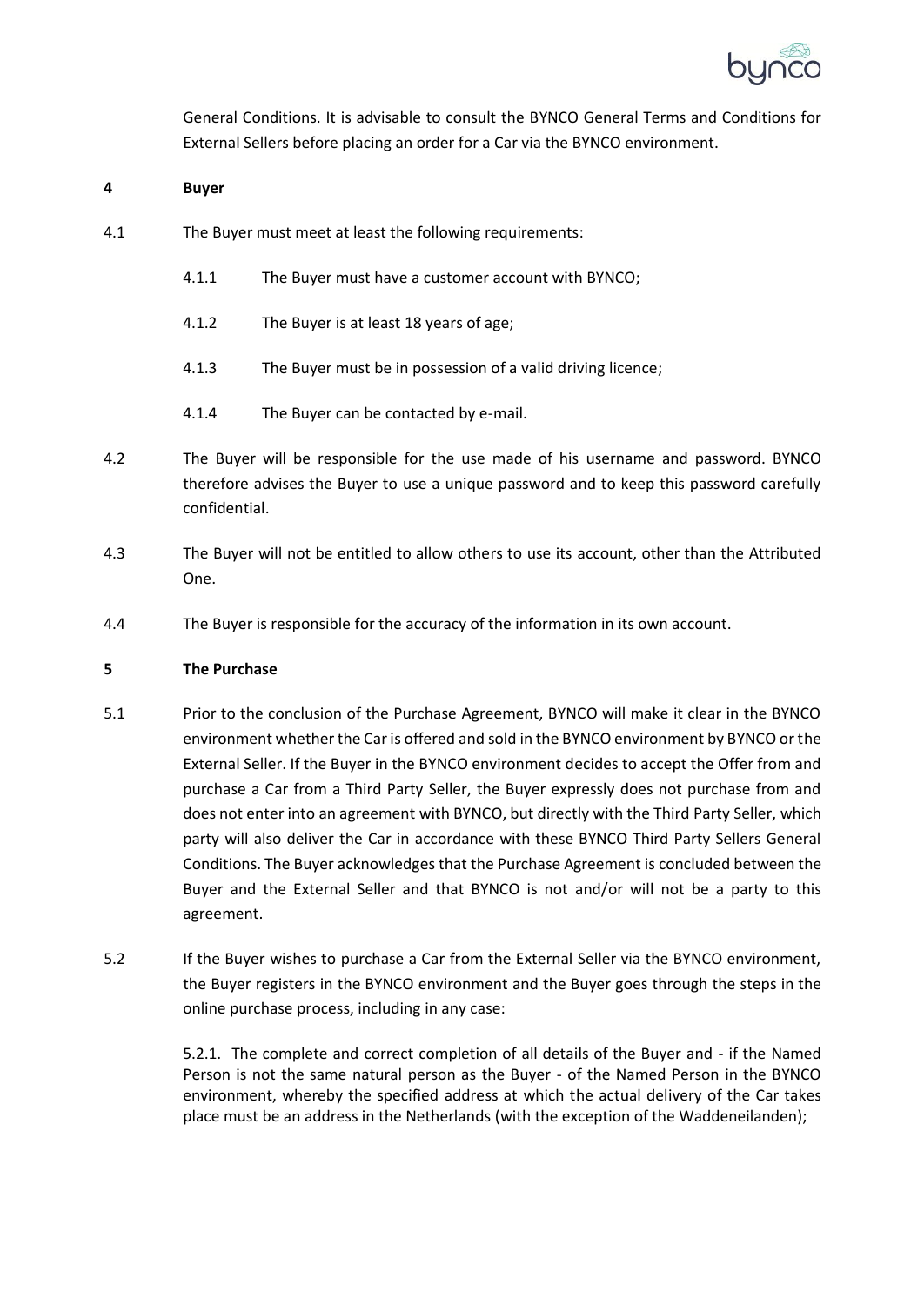

5.2.2 the complete and correct completion of all required details of the Employee's valid driving licence, which licence shall be valid for 14 days from the date of actual delivery of the Car in connection with the Buyer's right of revocation as referred to in Clause 15;

5.2.3 confirm that the Buyer is purchasing the relevant Car from a Third Party Seller, not from BYNCO, by ticking the *"I confirm that I am purchasing the Car from a Third Party Seller, not from BYNCO, and agree"*; and

5.2.4 acceptance of the BYNCO General Terms and Conditions of BYNCO External Sellers, the Thuiswinkel General Terms and Conditions and the BYNCO Guarantee Scheme by ticking the *"I have read and understood the BYNCO General Terms and Conditions of BYNCO External Sellers, the Thuiswinkel General Terms and Conditions and the BYNCO Guarantee Scheme and agree to them"* after electronic submission of the BYNCO General Terms and Conditions of BYNCO External Sellers, the Thuiswinkel General Terms and Conditions and the BYNCO Guarantee Scheme as applicable conditions..

- 5.3 BYNCO is not liable for information not coming across on time or not clearly, or for manifest errors in the Offer, the Sales Agreement or the BYNCO environment, regardless of from whom the information originates or to whom this information is provided.
- 5.4 If the Buyer in the BYNCO environment has completed all steps in the online purchase process for the purchase of a Car from the External Seller, but the payment of the Purchase Price to the Third Party Account by the Buyer for any reason fails, the Car will remain reserved for the Buyer by the External Seller in the BYNCO environment for 24 hours from the time of completion of the online purchase process (with the exception of payment). If payment is not made within these 24 hours for any reason, the reservation of the Car for the Buyer will be cancelled and the Car will become available again in the BYNCO environment. If the Buyer decides to pay on Delivery, the above shall not apply.
- 5.5 The Purchase Agreement between the External Seller and the Buyer is concluded as soon as the Buyer has completed all steps in the online purchase process and placed the order in the BYNCO environment, thereby accepting the External Seller's Offer via the BYNCO environment.
- 5.6 If the External Seller decides to revoke the Sales Agreement in accordance with the provisions of Article 5.4 of the General Terms and Conditions of the Home Shopping, it will notify the Buyer of this directly or via BYNCO as soon as possible, and in any event no later than 24 hours after placing the order.
- 5.7 After placing the order, the Buyer will receive from BYNCO an automatically generated e-mail containing a record of the details entered, including but not limited to (i) the Buyer's name, address and place of residence, (ii) the name and address, address and domicile details of the Named Person if this is not the Buyer, (iii) name, address and registered office details of the External Seller, (iv) the Car Purchase Price, (v) the address to which the Car is to be delivered, (vi) the desired delivery date and (vii) change and cancellation details.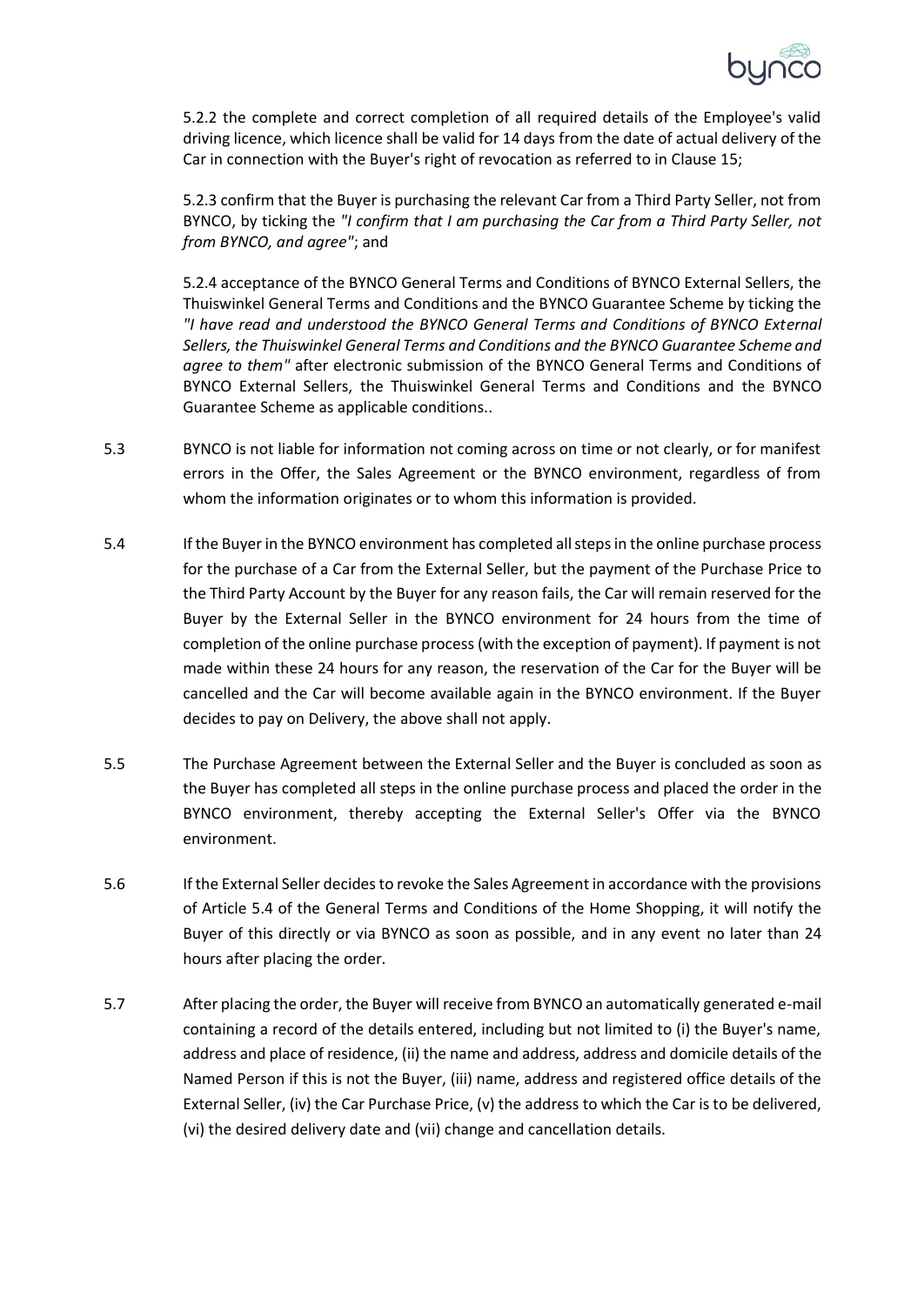

- 5.8 If the Attorney-in-fact is a person other than the Buyer, BYNCO will also send the e-mail referred to in Article 5.7 to the Attorney-in-fact. BYNCO will also notify the Attributed in that e-mail that the Purchaser will acquire ownership of the Car and that the Attributed will hold the Car only for the Purchaser.
- 5.9 The invoice for the purchase of the Car will be issued to the Buyer by BYNCO, on behalf of the External Seller, prior to the actual delivery of the Car (see Article 10.4).

# **6 Payment**

- 6.1 Part of the performance of the Purchase Agreement will be the payment of the Purchase Price by the Buyer into the Third Party Funds Account, as set out in Article [6.2.](#page-4-0)
- <span id="page-4-0"></span>6.2 In order to protect the Buyer's interests, BYNCO has entered into an agreement with GoCredible B.V. (registered in the trade register of the Chamber of Commerce under number 63715791) and Stichting GoCredible under which the Buyer does not pay the Purchase Price directly to the External Seller or BYNCO, but pays it in the first instance into the Third Party Funds Account.
- 6.3 Buyer will pay in full by transferring the Purchase Price to the Third Party Funds Account.
- 6.4 From the moment of receipt of the Purchase Price into the Third Party Funds Account until the moment of legal delivery of the Car to the Buyer as referred to in Article 11, the Stichting GoCredible will hold the Purchase Price for the Buyer. If an Offer is revoked as referred to in Article 5.6, or the Purchase Agreement is dissolved prior to or at the time of actual delivery of the Car as referred to in Articles 10.12 and 14, BYNCO instructs Stichting GoCredible to refund the Purchase Price as soon as possible, but no later than within 2 working days, to the bank account number used by the Buyer to transfer the Purchase Price to the Third Party Funds Account.
- 6.5 If the Buyer has opted for Payment on Delivery, the Buyer is obliged to ensure that on the day of Delivery there is sufficient balance and limit space available to pay the Purchase Price into the Third-Party Funds Account via Internet banking (only via BYNCO's iDEAL payment link). If Payment at Delivery has been selected, payment must be successfully made prior to the time of legal delivery of the Car to the Buyer.
- 6.6 From the moment of legal delivery of the Car to the Buyer as referred to in Article 11, Stichting GoCredible will hold the Purchase Price for the External Seller and Stichting GoCredible will pay the Purchase Price to the External Seller and possibly BYNCO, insofar as BYNCO is entitled to part of the Purchase Price on the basis of the terms and conditions agreed between BYNCO and the External Seller.

## **7 Assignment Car**

7.1 The registration number of the Car will be made out in the name of the Attributed at the time of the actual delivery of the Car.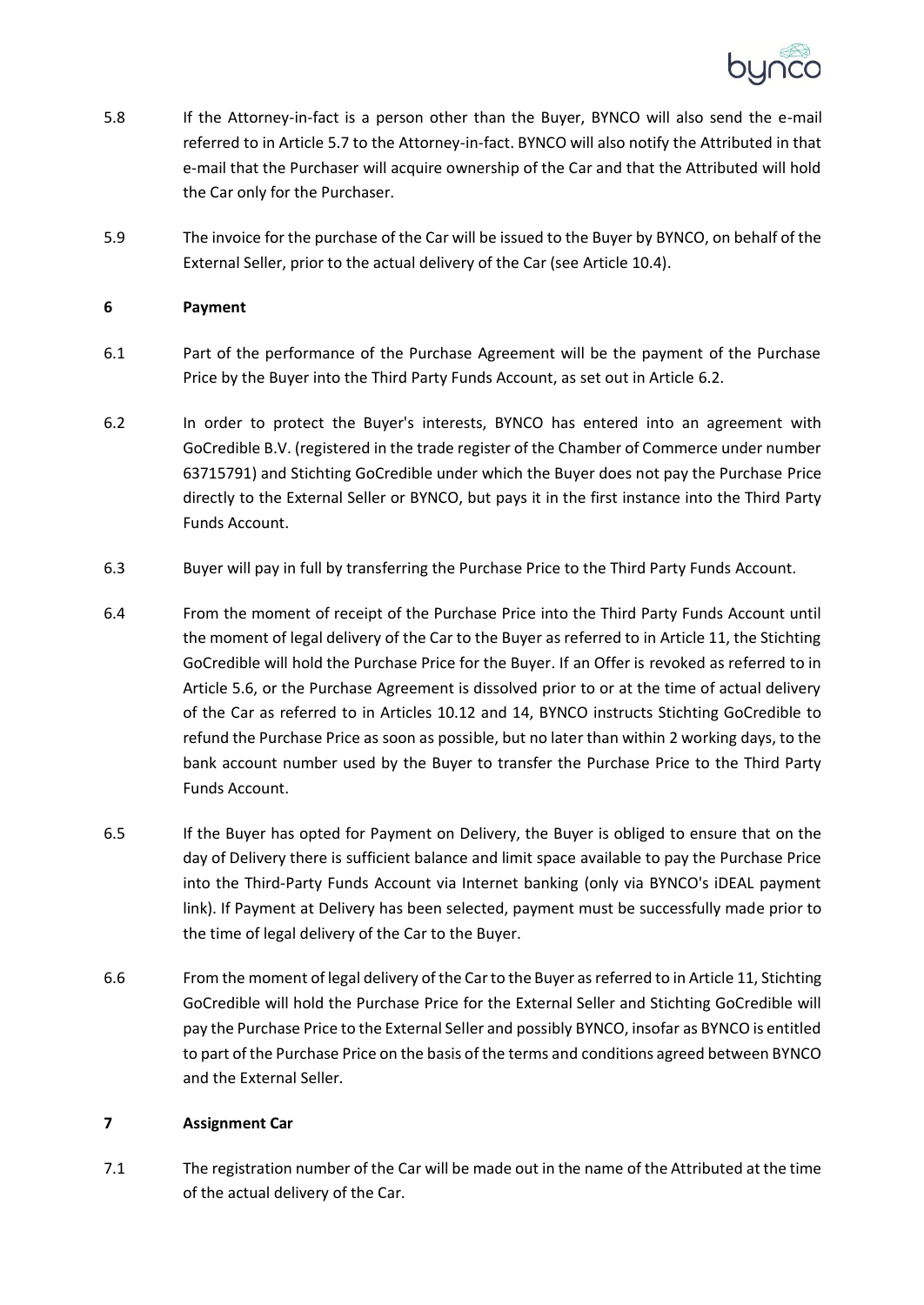

- 7.2 BYNCO is authorised, whether or not on behalf of the External Seller, to check with the relevant authorities whether the Named Person's driving licence is a valid Dutch driving licence and the Buyer gives its consent to this on its own behalf or on behalf of the Named Person. The Buyer warrants to BYNCO and the External Seller that the Buyer has sufficient power of attorney from the Attorney-in-fact.
- 7.3 If, as the Buyer, you have a vehicle registration block at the RDW, the costs will be recovered from you when the vehicle is called up, including compensation for costs incurred. This amount is € 450.

## **8 Power of attorney**

Insofar as the Attorney-in-fact is a natural person other than the Purchaser, the Purchaser hereby and in advance grants the Attorney-in-fact an irrevocable power of attorney to accept the Car on behalf of the Purchaser upon actual delivery and to obtain possession of the Car from the External Seller and/or BYNCO on behalf of the Purchaser by receiving all relevant documents and keys. The Purchaser thus acquires ownership of the Car and the Named Person shall hold the Car for the Purchaser.

# **9 Processing ((special) personal) data**

- 9.1 For the purpose of executing and improving the Sales Agreement, the BYNCO environment and Services, it is necessary for BYNCO, the External Seller and the service providers engaged by it to collect, process and store certain data of the Buyer, Assigned and the relevant Cars.
- 9.2 BYNCO shall collect, process and store this data of the Buyer, Designated and the relevant Cars only to the extent necessary for the performance and improvement of the Sales Agreement and the BYNCO Environment and Services. The collection, processing and storage of data of the Buyer, Designated and the relevant Vehicles shall take place in accordance with the applicable laws and regulations.
- 9.3 By accepting these General Conditions BYNCO External Sellers, the Buyer, also on behalf of the Attorney-in-fact, authorises BYNCO and the External Seller to collect, process and store data of the Buyer, Attorney-in-fact and the relevant Vehicles to the extent necessary for the performance and improvement of the Purchase Agreement and the BYNCO environment and Services.
- 9.4 The data collected, processed and stored of the Buyer, the Designated Cars and the relevant Cars belong mainly to the following categories:
	- 9.4.1 the information provided by the Buyer and the Named Person himself/herself within the framework of the Car Purchase, such as name, (delivery) address, telephone number, driving licence characteristics;
	- 9.4.2 the information that BYNCO must collect in order to be able to assess whether the Buyer who invokes his/her right of withdrawal, right of rescission or on any other basis as a result of which the Purchase Agreement is not valid or no longer valid, has caused damage to the Car, has driven too many kilometres, or has used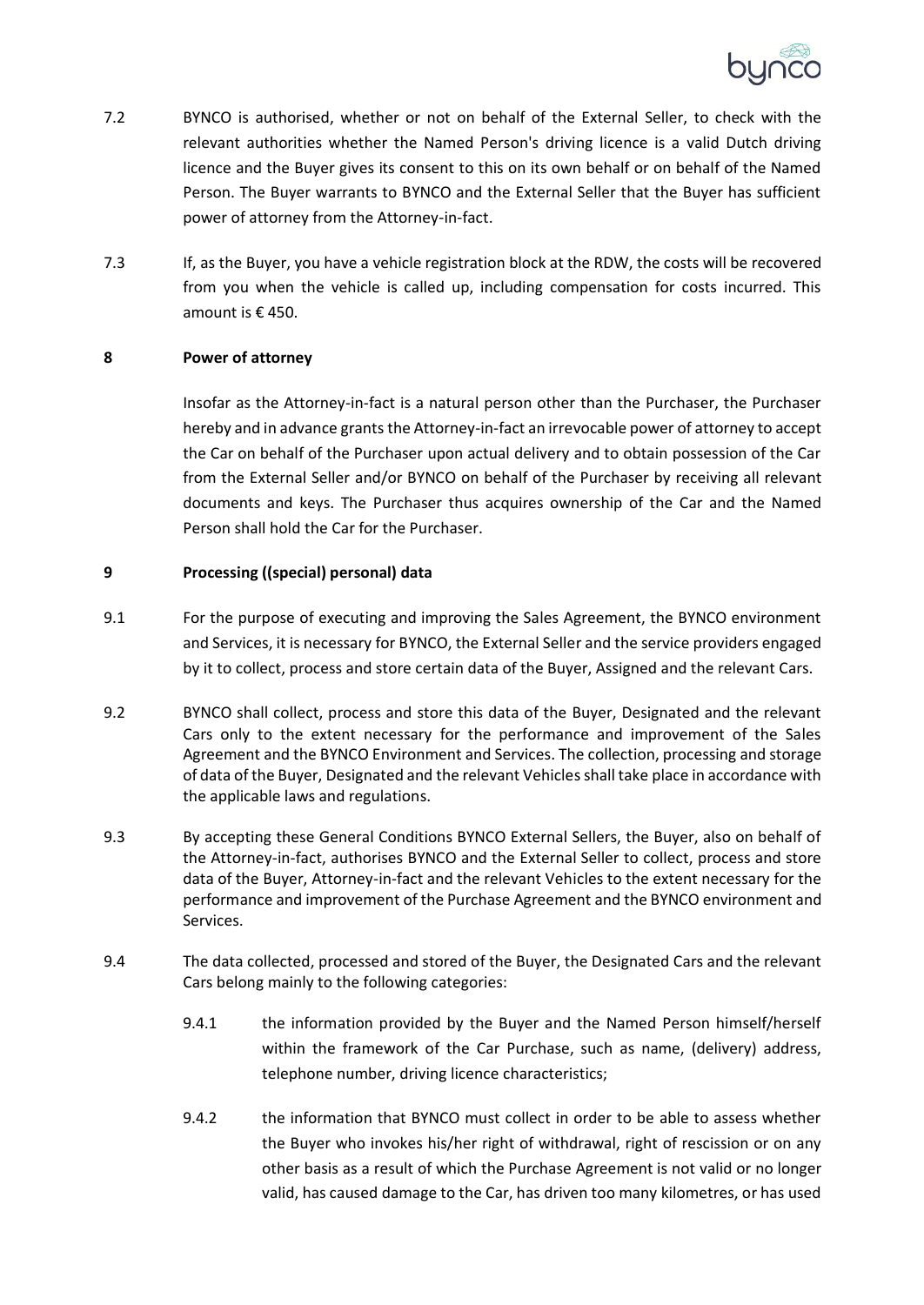

the Car improperly, as described in Article 19 of the General Conditions BYNCO; and

- 9.4.3 the information received by BYNCO in respect of any car to be exchanged by the Buyer, including but not limited to the registration number, mileage and other characteristics of such car.
- 9.5 The data required for the execution and improvement of the Purchase Agreement and the BYNCO environment and Services will be stored for the duration of the legal warranty on the Car and for as long as is necessary for BYNCO to comply with its obligations in accordance with the applicable regulations. BYNCO will delete the (special) personal data after the expiry of the said periods, or so much earlier at the express request of the Buyer.
- 9.6 BYNCO will not share any data within the framework of the Purchase Agreement, the BYNCO environment and Services with independent third parties for their use, unless BYNCO has good grounds to assume that this is necessary to comply with regulations applicable to BYNCO and/or the suppliers and service providers engaged by it;
- 9.7 In the situation described above, BYNCO and/or the suppliers and service providers engaged by it will immediately provide personally traceable information without notice.
- 9.8 Individuals have, under the applicable regulations, the right to request modification and/or removal of (incorrect) data and the right to request a copy of the stored data. Such requests must be submitted to BYNCO in writing, be personally signed and contain the name, address and account details of the Buyer or Assigned.
- 9.9 BYNCO reserves the right to share aggregated (non-personally identifiable) information obtained in the context of the BYNCO environment with third parties for any purpose whatsoever. If the Buyer or the Assigned does not wish this information to be shared, the Buyer shall not be required to enter any (personal) data in the BYNCO environment.
- 9.10 Under no circumstances shall BYNCO be liable for any breach by the External Seller of the applicable legislation on ((special) personal) data.

# **10 Actual delivery**

- 10.1 On behalf of the External Seller, BYNCO will contact the Buyer and/or the Attorney General within 1 working day after the conclusion of the Purchase Agreement to plan the time of actual delivery of the Car by BYNCO. The actual delivery shall take place on the date and address stated by the Buyer in the Sales Agreement as the domicile of the Buyer or of the Attorney-in-fact if this is not the Buyer.
	- 10.1.1 The actual delivery will take place at an address in the Netherlands, with the exception of the Waddeneilanden.
- 10.2 The address of actual delivery cannot be changed. Actual delivery of the Car will at all times take place to the domicile address of the Attributed, unless the Buyer and the Seller have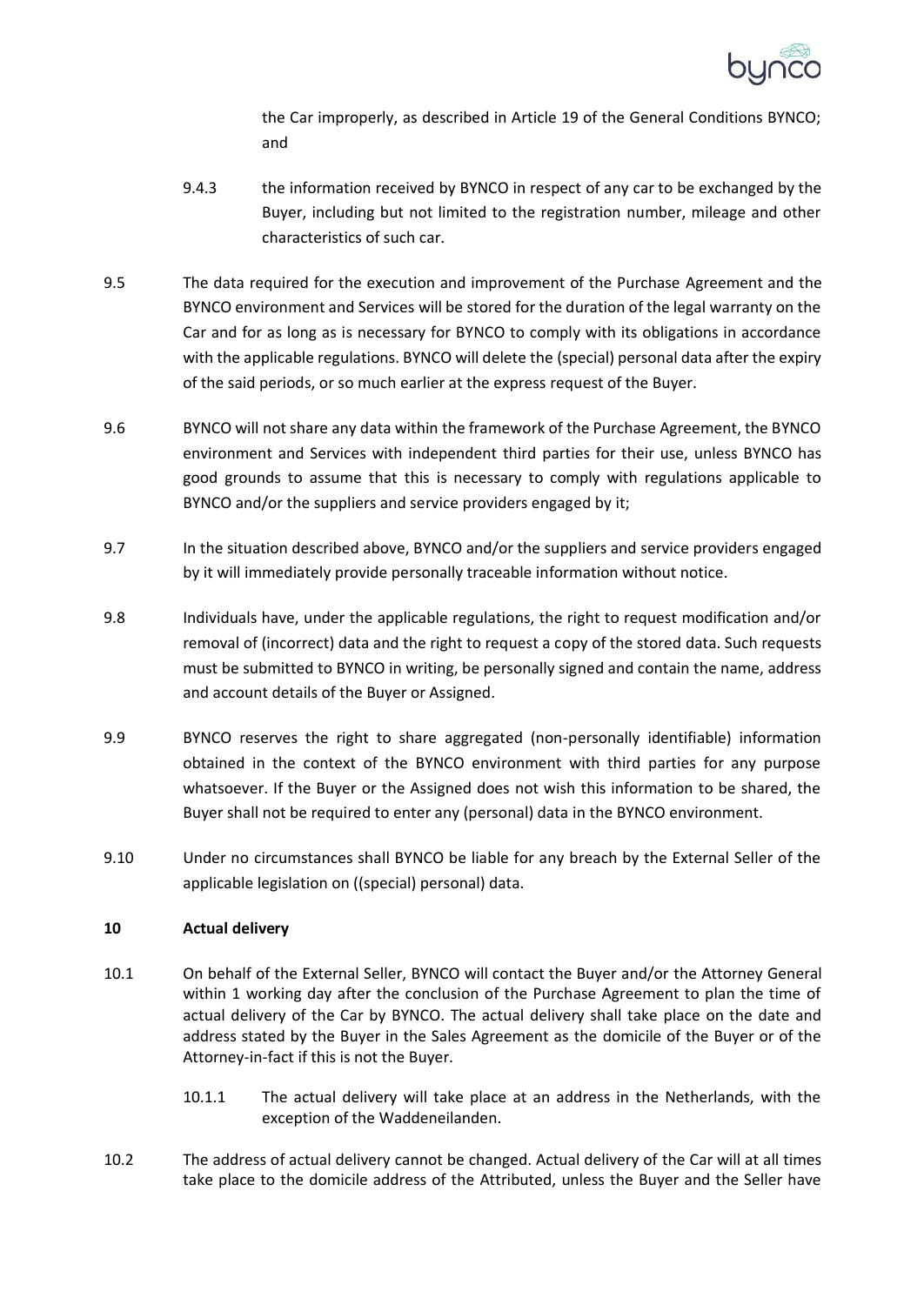

expressly agreed that actual delivery will take place at the place of business of the External Seller, in which case the acts in connection with the actual delivery as referred to in Articles 10.9 to 10.12 inclusive will be performed by the External Seller itself.

- 10.3 When choosing the date of actual delivery of the Car, a delivery time will apply. The delivery time of the Car will in any event be a minimum of 5 working days and a maximum of 19 working days, calculated from the time at which the Purchase Agreement was concluded.
- 10.4 1 working day prior to the agreed date and time of actual delivery, BYNCO shall send an email to the Buyer and the Named Person if this is not the Buyer, confirming the actual delivery of the Car and providing a payment statement. The invoice for the purchase of the Car on the basis of a Purchase Agreement will be issued to the Buyer upon actual delivery (see Article 5.9). If the Buyer wishes to receive an invoice prior to actual delivery, this must be requested from BYNCO by the Buyer and BYNCO, in consultation with the External Seller, will draw up and issue the relevant invoice(s) prior to actual delivery.
- 10.5 If the Attorney-in-fact wishes to change the date and/or time of actual delivery of the Car, this may be done free of charge on working days and no later than 24 hours before. If the Attorney-in-fact asks for the Car to be changed within 24 hours prior to the agreed date and time of actual delivery, BYNCO shall be entitled to charge the Buyer for the costs incurred, up to a maximum of € 181.50. The Attorney-in-fact shall be entitled to charge the Buyer for this. BYNCO shall inform the Buyer of a change in the date and/or time of actual delivery of the Car.
- 10.6 If the Named Person is not present at the agreed address of actual delivery at the time of actual delivery of the Car, BYNCO shall be entitled to charge the Buyer for the costs incurred for this purpose with a maximum of  $\epsilon$  181.50.
- 10.7 If the Named Person is not able of finalizing the full payment at the time of actual delivery of the Car, BYNCO shall be entitled to charge the Buyer for the costs incurred for this purpose with a maximum of  $\epsilon$  181.50.
- 10.8 At the time of actual delivery, the Attendee must identify himself/herself with his/her driving licence to the official who delivers the Car on behalf of BYNCO and the External Seller.
- 10.9 The Attorney-in-fact is obliged to take delivery of the Car himself/herself.
- 10.10 The Attorney-in-fact and at the Buyer's option the Buyer if not the Attorney-in-fact, will inspect the Car together with the official responsible for the actual delivery of the Car on behalf of BYNCO and the External Seller using the BYNCO delivery procedure.
- 10.11 After inspection, the Attorney-in-fact will decide with the Buyer (if not the Attorney-in-fact) whether or not to accept the Car. If the Attorney-in-fact accepts the Car, the official actually delivering the Car on behalf of BYNCO and the External Seller will immediately contact an employee of the External Seller's contact designated by BYNCO. This employee will immediately take care of the name of the Car at the Road Traffic Department (RDW) in the name of the Employee and will immediately send a digital confirmation to the Employee.
- 10.12 The Employee or the Buyer, at the Buyer's option if the Employee is not the Employee, will sign for receipt of the Car by placing a digital signature and pressing the green button in the digital BYNCO environment on the handheld of the official delivering the Car on behalf of BYNCO and the External Seller. The official in question will then hand over all relevant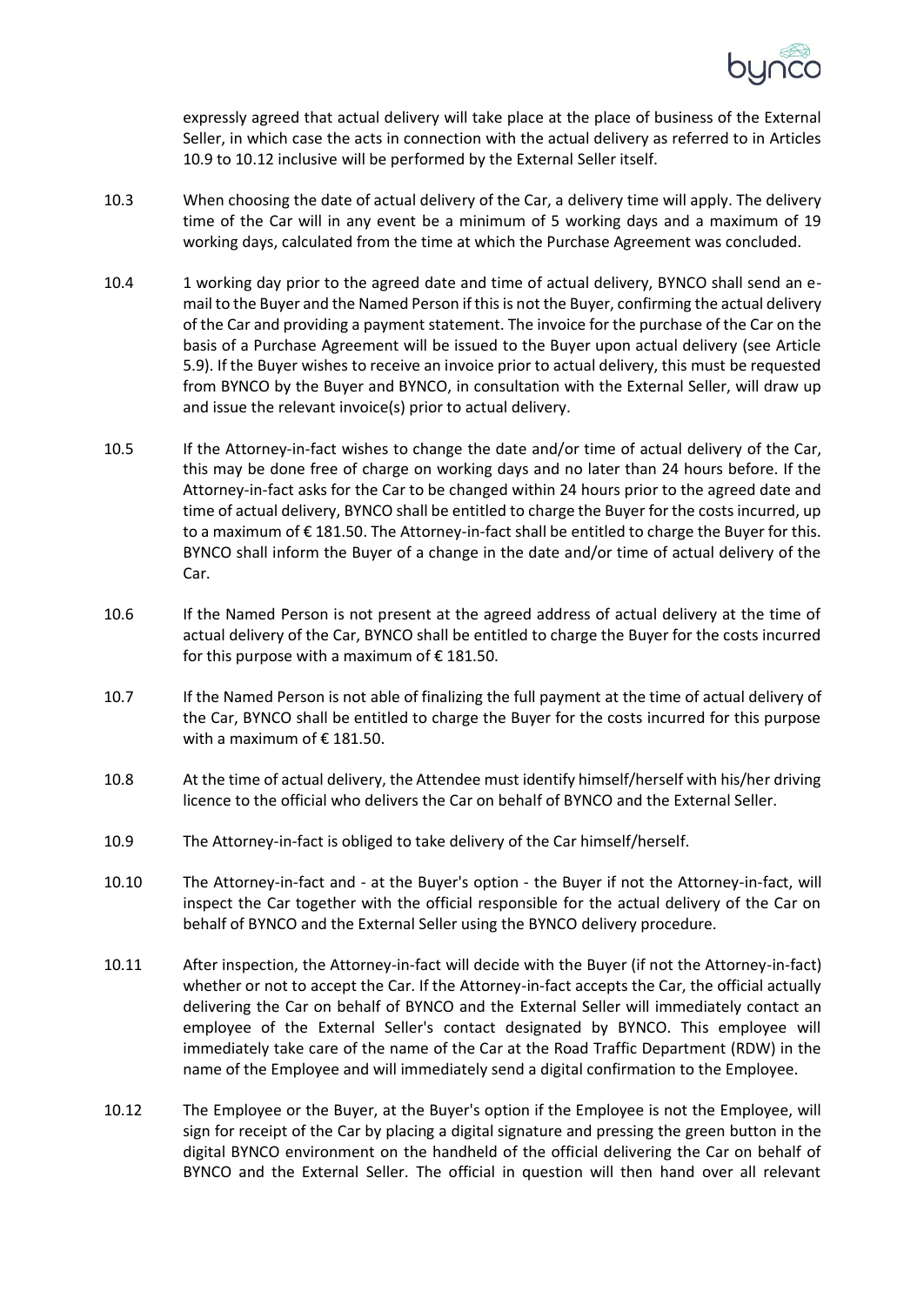

documents and keys to the Attorney-in-fact. By signing the Employee or the Buyer accepts the car in the state as is at the actual delivery.

10.13 If the Attorney-in-fact or the Buyer, at the Buyer's option if he is not the Attorney-in-fact, refuses to take delivery of the Car, he will press the red button in the digital BYNCO environment on the handheld of the official delivering the Car on behalf of BYNCO and the External Seller, and the provisions of Article 14.1 will apply.

#### **11 Legal supply and risk transfer**

As the Attorney-in-fact or the Buyer has accepted the Car at the time of actual delivery by pressing the green button as referred to in Article 10.11, the legal delivery is made by BYNCO, on behalf of the External Seller, to the Buyer, the Buyer becomes the owner of the Car and the Car is at the risk of the Buyer in accordance with the provisions of Article 7:11 of the Dutch Civil Code. This means, among other things, that from the moment of legal delivery, damage to or loss of the Car shall be at the Buyer's expense. If the Attorney-in-fact is not the Purchaser, the Attorney-in-fact will hold the Car for the Purchaser, who owns the Car from the moment of legal delivery.

#### **12 Warranty and complaints**

- 12.1 The external Seller grants the Buyer a warranty as described in the BYNCO Warranty Scheme, attached as Appendix II (BYNCO Guarantee Scheme) and which can be viewed at all times on the BYNCO site. In addition, the BYNCO Warranty Scheme will be provided to the Registration Holder at the time of the actual delivery of the Car, via email.
- 12.2 Autotrust Europe B.V. carries out the warranty for BYNCO. The Buyer must apply directly to Autotrust Europe B.V. for implementation of the BYNCO Warranty Scheme.
- 12.3 The rights and claims granted to the Buyer in the BYNCO Warranty Scheme do not in any way affect any legal right that the Buyer has to hold the External Seller liable for non-conformity of the Car.
- 12.4 In the event of questions and/or complaints about the External Seller's Offer and/or the Car purchased by the Buyer from the External Seller, the Buyer must at all times turn directly to the relevant External Seller. The Buyer acknowledges that in these cases he/she cannot appeal to BYNCO and that BYNCO is in no way whatsoever liable, including but not limited to any non-conformity of the Car.
- 12.5 The External Seller will follow the complaints procedure, which is available in the BYNCO environment, and will handle any complaints in accordance with this complaints procedure.

# **13 Insurance**

The Buyer is required by law to have taken out insurance for the Car that complies with statutory requirements, including the Dutch Motor Insurance Liability Act, from the time of actual delivery of the Car.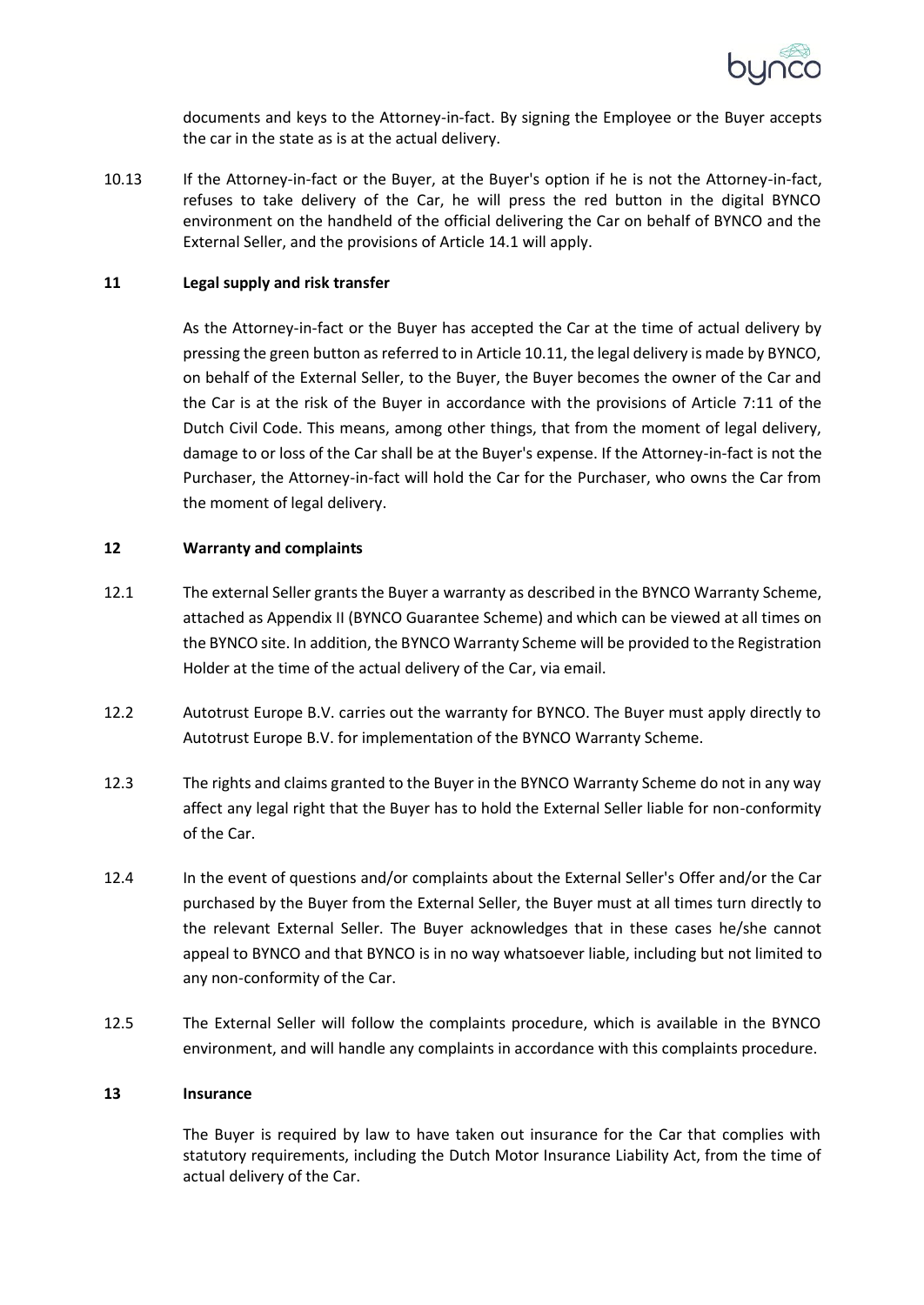

#### **14 Dissolution of the Purchase Agreement**

- 14.1 If the Car is not accepted by the Buyer or the Registration Holder at the time of actual delivery and the red button is pressed as referred to in Clause 10.12, the Purchase Agreement will be dissolved with immediate effect and no further rights can be derived from it.
- 14.2 BYNCO shall be entitled on behalf of the External Seller, or the External Seller themselves are entitled to dissolve and terminate the Purchase Agreement if:

14.2.1 the Registration Holder is not present at the agreed location, date and time of the actual delivery of the Car;

14.2.2 BYNCO or the External Seller has not delivered the Car to the Buyer within fourteen days of the conclusion of the Purchase Agreement due to a circumstance for which the Buyer is liable;

14.2.3 the Buyer fails to successfully complete payment of the Purchase Price within 24 hours of entering into the Purchase Agreement as referred to in Article 6.3;

14.2.4 the Buyer has not paid the Purchase Price as referred to in Clause 6.5 within 60 minutes after commencement of the Delivery; or

14.2.5 the Buyer is declared bankrupt at any time between the conclusion of the Purchase Agreements and the actual delivery of the Car to the Registration Holder.

The above does not in any way affect the statutory possibilities for dissolution, which are otherwise fully applicable.

14.3 The Buyer is entitled to dissolve the Sales Agreement if:

14.3.1 after the conclusion of the Purchase Agreement and at least 24 hours before the moment of actual delivery, the Buyer decides, for whatever reason, not to purchase the Car;

14.3.2 the Buyer makes use of the right of revocation as referred to in Article 15; or

14.3.3 BYNCO has not delivered the Car to him within eighteen workdays of the conclusion of the Purchase Agreement as a result of circumstances which are BYNCO's or the External Seller's responsibility.

The above shall in no way affect the statutory possibilities of dissolution, which shall otherwise apply in full.

**14.4** In the event of termination of the Sales Agreement before the legal delivery of the Car has taken place, BYNCO shall send a confirmation thereof to the Buyer by e-mail. The consequence of dissolving the Purchase Agreement before legal delivery of the Car has taken place shall be that ownership of the Car has never passed to the Buyer and that the Buyer shall be entitled to receive the Purchase Price back if it has been paid for legal delivery into the Third Party Funds Account as described in Article 6.3. BYNCO shall instruct GoCredible Foundation to refund the Purchase Price immediately to the bank account from which the Buyer paid the Purchase Price into the Third Party Funds Account. The GoCredible Foundation shall execute this payment order within 2 working days at the latest.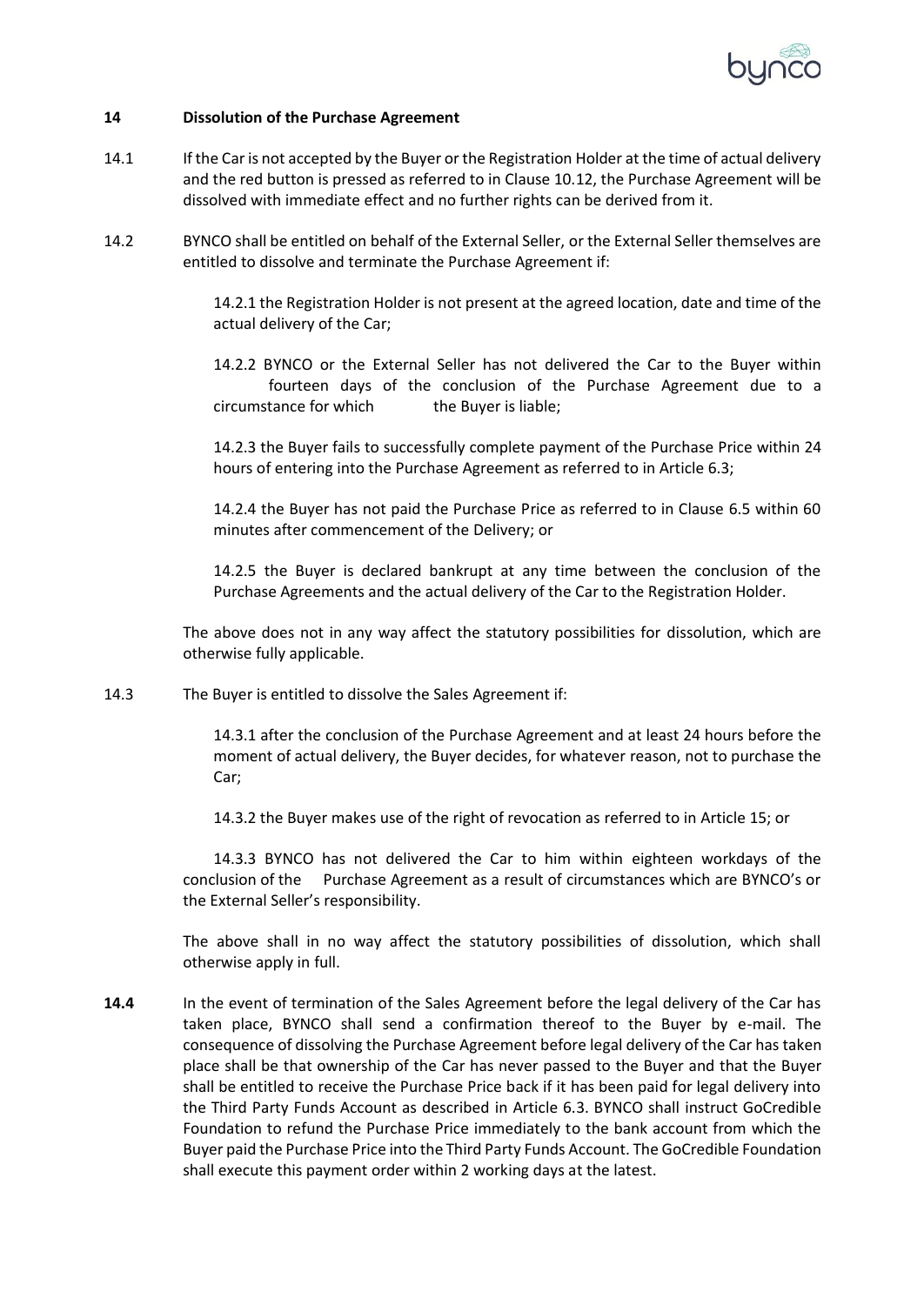

**14.5** In the event that the Purchase Agreement is dissolved by invoking the right of revocation provided for in Article 15, BYNCO shall send a confirmation thereof to the Buyer and the Registration Holder by e-mail. The consequence of the dissolution of the Purchase Agreement shall in that case be that the Buyer must return the Car as soon as possible to BYNCO, which shall accept delivery of the Car on behalf of the External Seller, and that the Buyer shall then be entitled to receive the Purchase Price back. The Buyer shall cooperate fully with the provision of ownership and transfer of ownership of the Car to BYNCO, which shall accept this provision of ownership and transfer of ownership on behalf of the External Seller, in order to transfer the ownership of the Car back to the External Seller, and guarantees that the Registration Holder, to the extent necessary, shall also provide this cooperation. BYNCO and the External Seller shall do all that is necessary to return the Car in the name of the External Seller to the Road Traffic Department (RDW) and refund the Purchase Price to the bank account from which the Purchase Price was paid by the Buyer to the Third Party Deposit Account in accordance with the provisions of Article 6.

#### **15 Right of revocation**

After the legal delivery of the Car, the Buyer has a reflection period of 14 days to consider whether or not to keep the Car. During the reflection period, the Buyer can terminate the Purchase Agreement without giving any reason. The 14 day reflection period begins on the day the Car has actually been delivered to the Registration Holder and has been accepted by the Registration Holder, whether or not together with the Buyer if the latter is not the Registration Holder, by pressing the green button as referred to in article 10.11.

If the car has been financed by means of a financial lease, a penalty may have to be paid by the Buyer in the event of cancellation of the purchase. Unless an alternative car is purchased by means of a change of pledge.

#### **16 Rights and obligations of the Registration Holder during the reflection period**

- 16.1 The Registration Holder is permitted to use the Car during the reflection period in an appropriate manner to the extent necessary to assess and determine the nature, characteristics, and operation of the Car.
- 16.2 When using the Car during the reflection period, the Registration Holder must: (a) handle the Car with care;
	- 16.2.1 comply with all traffic rules and all other applicable laws and regulations;
	- 16.2.2 lock the Car after use and use all available security;
	- 16.1.3 report any malfunction, defect or other problem with the Car directly to BYNCO.
- 16.3 In order to retain the right to a refund of the full Purchase Price, the Registration Holder is not permitted to do the following during the reflection period:
	- 16.3.1 drive more than 200 kilometres in the Car;
	- 16.3.2 remove anything from the Car;
	- 16.3.3 add anything to the Car (other than liquids necessary for reasonable use during the reflection period);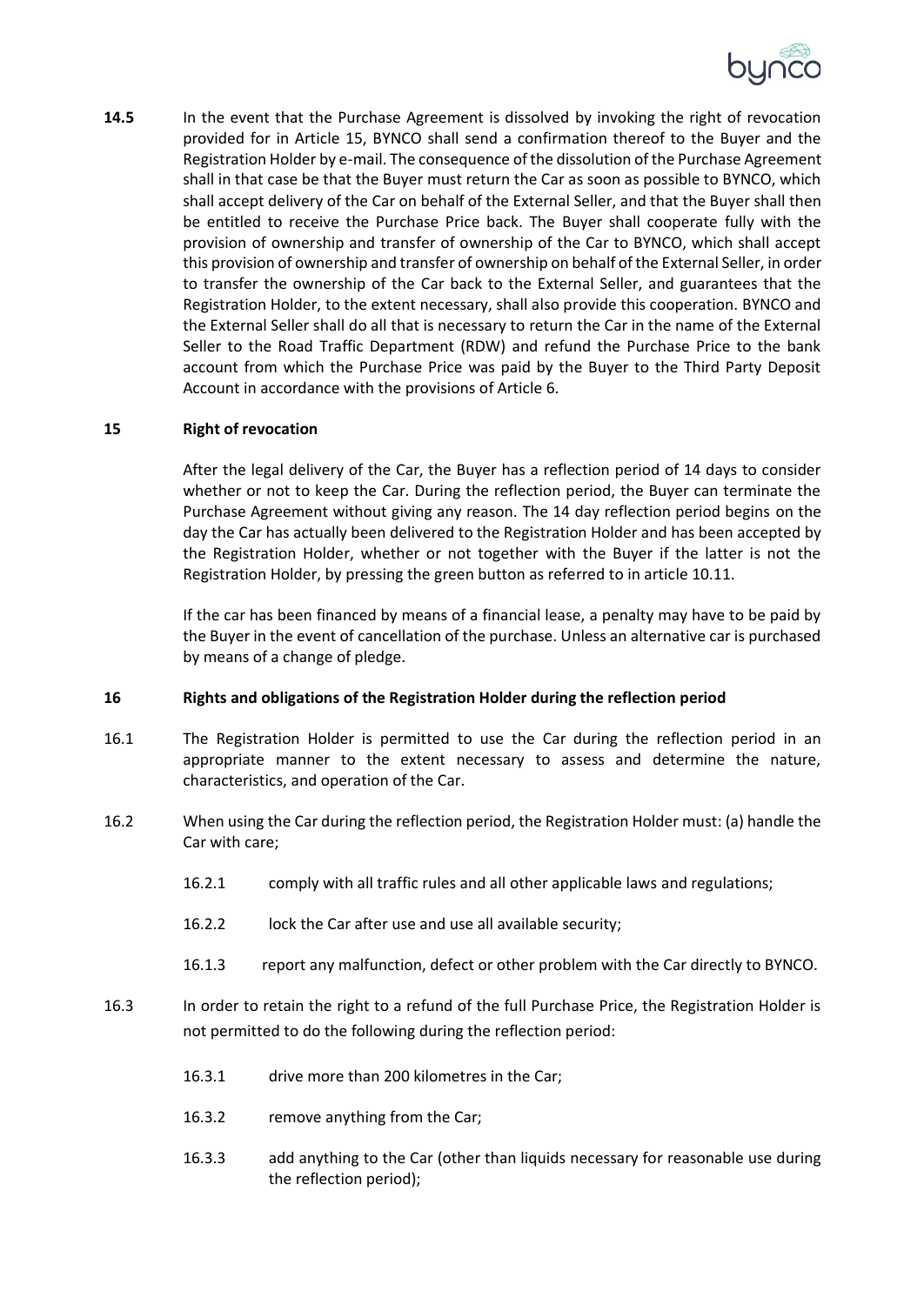

- 16.3.4 change anything about the Car (other than mileage and normal wear and tear due to reasonable use during the Reflection Period within the scope of this Article);
- 16.3.5 use the Car outside the Netherlands;
- 16.3.6 use the Car while a driver is under the influence of alcohol, drugs or medication (to the extent that the medication may affect the ability to drive);
- 16.3.7 carry more passengers than the passenger capacity of the Car;
- 16.3.8 use the wrong fuel;
- 16.3.9 use the Car for motorsport purposes, for example by participating in a race or competition (legal or illegal);
- 16.3.10 use the Car to participate in vehicle tests or safety training;
- 16.3.11 use the Car for commercial passenger transport;
- 16.3.12 rent and/or sublet the Car to third parties;
- 16.3.13 use the Car off-road;
- 16.3.14 use the Car for driver training(s);
- 16.3.15 use the Car to carry out a crime or any illegal activity;
- 16.3.16 use the Car to transport toxic, flammable or otherwise dangerous substances;
- 16.3.17 overload the Car (as determined by the manufacturer); (r) allow the Car to be used outside the direct family circle; and
- 16.3.18 (s) use the Car in any other negligent, careless, negligent or unlawful manner.

#### 17 **Consequences of non-compliance by the Registration Holder during the reflection** period

- 17.1 If the Registration Holder acts contrary to one of the provisions of Article 16, the Buyer shall be liable to the External Seller for the reduction in value of the Car as a result of said acts
- 17.2 If more than 200 kilometres have been driven with the car during the reflection period, an amount of € 2 per kilometre (above 200) will be charged to the Buyer
- 17.3 The car shall be returned clean (interior & exterior). If that is not the case, an amount of  $\epsilon$  75 will be charged to the Buyer for polishing and cleaning purposes.
- 17.4 The Car shall be returned in exactly the same conditions as the car was in at the time of actual delivery (higher mileage excluded). The same conditions imply: complete, in the same technical condition, with no extra damages or user marks on the interior or exterior of the Car. If deviations occur, the Buyer shall be liable to the External Seller for the reduction in value of the Car.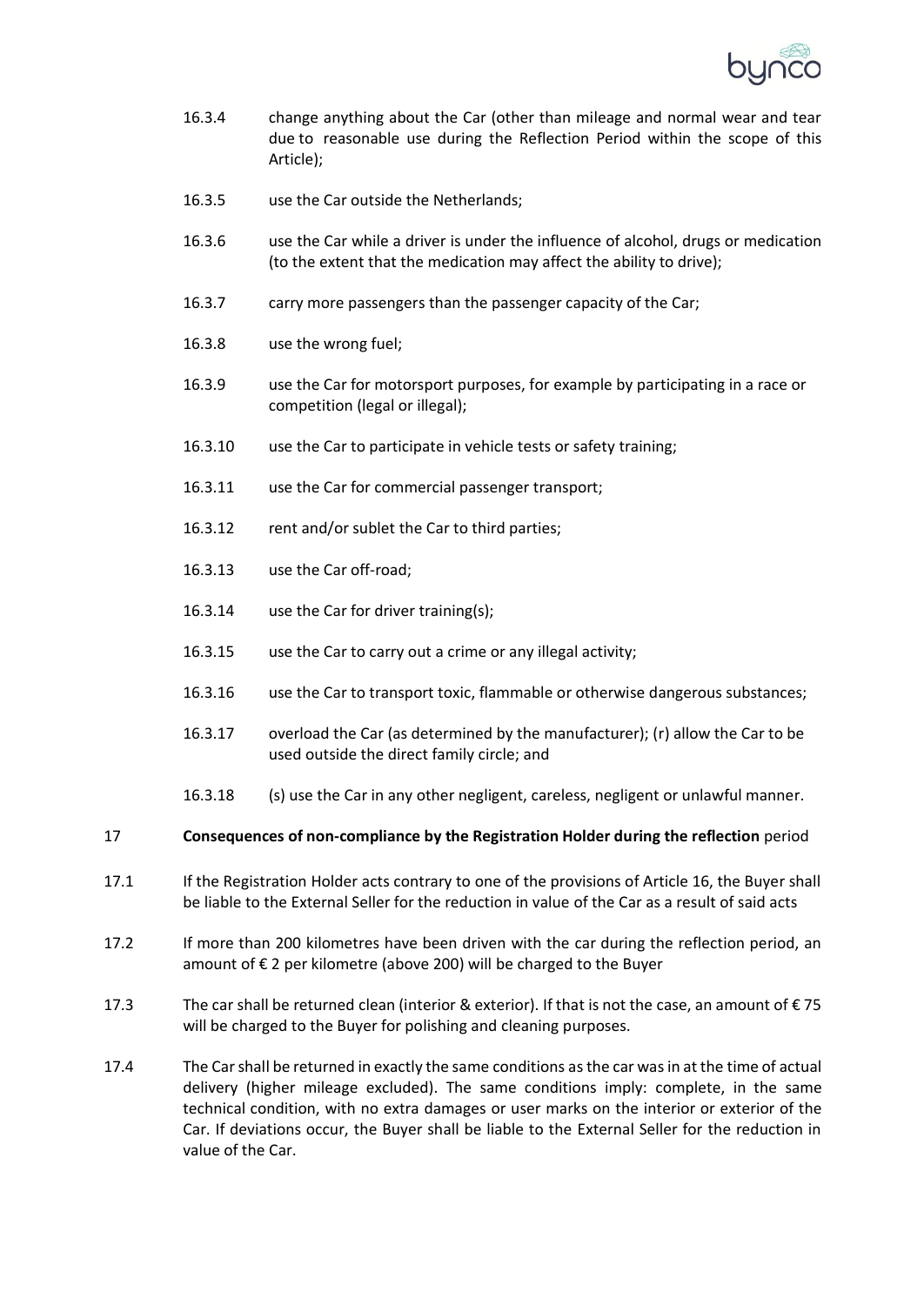

17.5 The amount of the loss of value shall be determined by the Damage assessor and shall be binding for the Buyer, the External Seller and BYNCO.

#### **18 Buyer's obligations in case of revocation**

- 18.1 If the Buyer decides to exercise his right of withdrawal as referred to in Article 15, he shall inform BYNCO thereof by sending an e-mail to klantenservice@bynco.com and at the e-mail address of the External Seller as indicated on the payment statement and the invoice for the Car. For this purpose, the Buyer may use the Model Form attached as Appendix 2 (Model revocation form).
- 18.2 The Buyer shall include the mileage of the Car as it is at the time of revocation of the right of revocation in his email. The Buyer shall send a photo of the mileage of the Car with this email.
- 18.3 The Buyer is no longer entitled to use the Car in any way from the moment of invoking the right of revocation. The Buyer will inform the Registration Holder, if different from the Buyer.
- 18.4 After the Buyer invokes the right of revocation, the Registration Holder shall provide all and any cooperation desired by BYNCO and the External Seller with regards to the collection of the Car by or on behalf of BYNCO and the External Seller as soon as possible and in changing the name of the Car with the Road Traffic Department (RDW).
- 18.5 In accordance with the provisions of Article 6:230s and Article 7:11 of the Dutch Civil Code, the Buyer shall bear the risk of loss of or damage to the Car during the reflection period until the Car has been collected from the Registration Holder in accordance with Article 19.3.
- 18.6 Until the Car is collected by or on behalf of BYNCO and the External Seller from the Registration Holder and the certificate of indemnification of the Car is issued to the Registration Holder, the Buyer remains liable for all legal obligations and costs related to being the owner of the Car. The warranty certificate will be provided to the Assigned Owner upon collection of the Car.
- 18.7 If, after invoking the right of withdrawal, the Car has still been driven, the Buyer will owe a compensation of € 5 per kilometre for this.
- 18.8 In the event of revocation, the Buyer will return the Car with half a fuel tank.

#### **19 BYNCO's obligations in the event of revocation**

- 19.1 BYNCO shall, on behalf of the External Seller, confirm the revocation invoked by the Buyer as soon as possible and at the latest within 1 working day of receipt of the revocation notice to the Buyer, and the Registration Holder if this is a person other than the Buyer.
- 19.2 BYNCO shall contact the Registration Holder as soon as possible after receipt of the aforementioned notice from the Buyer in order to make an appointment to collect the Car.
- 19.3 BYNCO shall endeavour to collect the Car no later than 2 working days after receipt of the revocation notice. BYNCO, the External Seller or at least a third party designated by BYNCO and/or the External Seller shall collect the Car from the Registration Holder's address. If the Buyer is not the Registration Holder, it is the responsibility of the Buyer to set up the appointment for collection of the Car with the Registration Holder.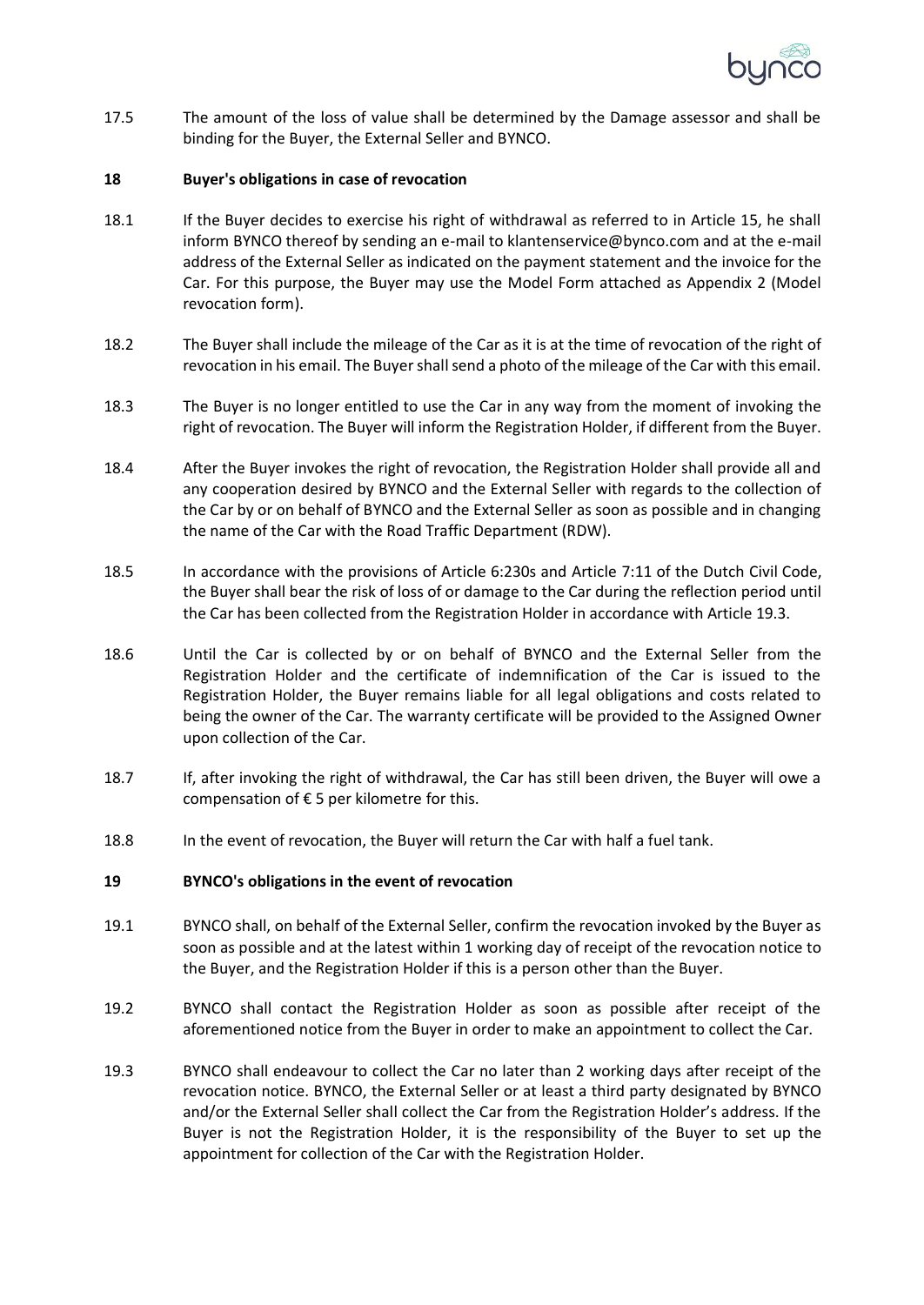

19.4 When collecting the Car, BYNCO follows the following collection protocol:

19.4.1 When collecting the Car:

- (i) it is determined whether all associated documents and keys are complete;
- (ii) the odometer reading of the Car is taken; and

(iii) the ascription of the Car in the name of the Registration Holder is suspended and the certificate of indemnification is provided to the Buyer.

- 19.4.2 After the Car has been taken possession of by or on behalf of BYNCO and External Seller, BYNCO will have the Car inspected by the Damage assessor for any loss in value resulting from the use of the Car in violation of Article 16. As a result of the inspection, a report shall be drawn up, which shall be binding for the Buyer, External Seller and BYNCO;
- 19.4.3 BYNCO shall, on behalf of the External Seller, inform the Buyer within 2 working days after taking possession of the Car what has been included in the Damage Report and the results of its calculation based on the odometer readings.
- 19.5 If:
- 19.5.1 the Damage assessor establishes that the Car has lost value as a result of use contrary to Clause 16;
- 19.5.2 BYNCO, on behalf of the External Seller, establishes that more than 200 kilometres were driven with the Car during the reflection period; and/or
- 19.5.3 BYNCO, on behalf of the External Seller, establishes that the Car has been driven after invoking the right of withdrawal,

The Buyer shall owe BYNCO the amounts determined by the Damage assessor and BYNCO, on behalf of the External Seller. These amounts shall be immediately due and payable, without prior notice of default being required.

- 19.6 The External Seller shall be entitled to write off amounts owed to it by the Buyer from the Purchase Price, which External Seller shall repay to the Buyer in the event of revocation. BYNCO is entitled to carry out this write off on behalf of the External Seller.
- 19.7 If the Purchase Agreement is dissolved due to revocation by the Buyer, BYNCO shall, on behalf of the External Seller, repay the full Purchase Price to the bank account from which the original payment of the Purchase Price was made to the Third Party Funds Account, no later than 5 working days after, the day of the collection of the Car, unless there has been a reduction in value or if costs have been incurred within the meaning of Article 19.5 above, in which case these shall be deducted and the adjusted Purchase Price (in accordance with the provisions of Article 19.6 above) shall be paid into the bank account from which the original payment of the Purchase Price was made into the Third Party Funds Account no later than 2 working days after the determination of the reduction in value or confirmation that the Car has been driven more than 200 kilometres or that the Car has been driven after revocation, by BYNCO, on behalf of the External Seller. The Purchase Price shall always be refunded to the Buyer at the latest within 14 days after the date of receipt by BYNCO and the External Seller of the revocation email as referred to in Article 18.1 above.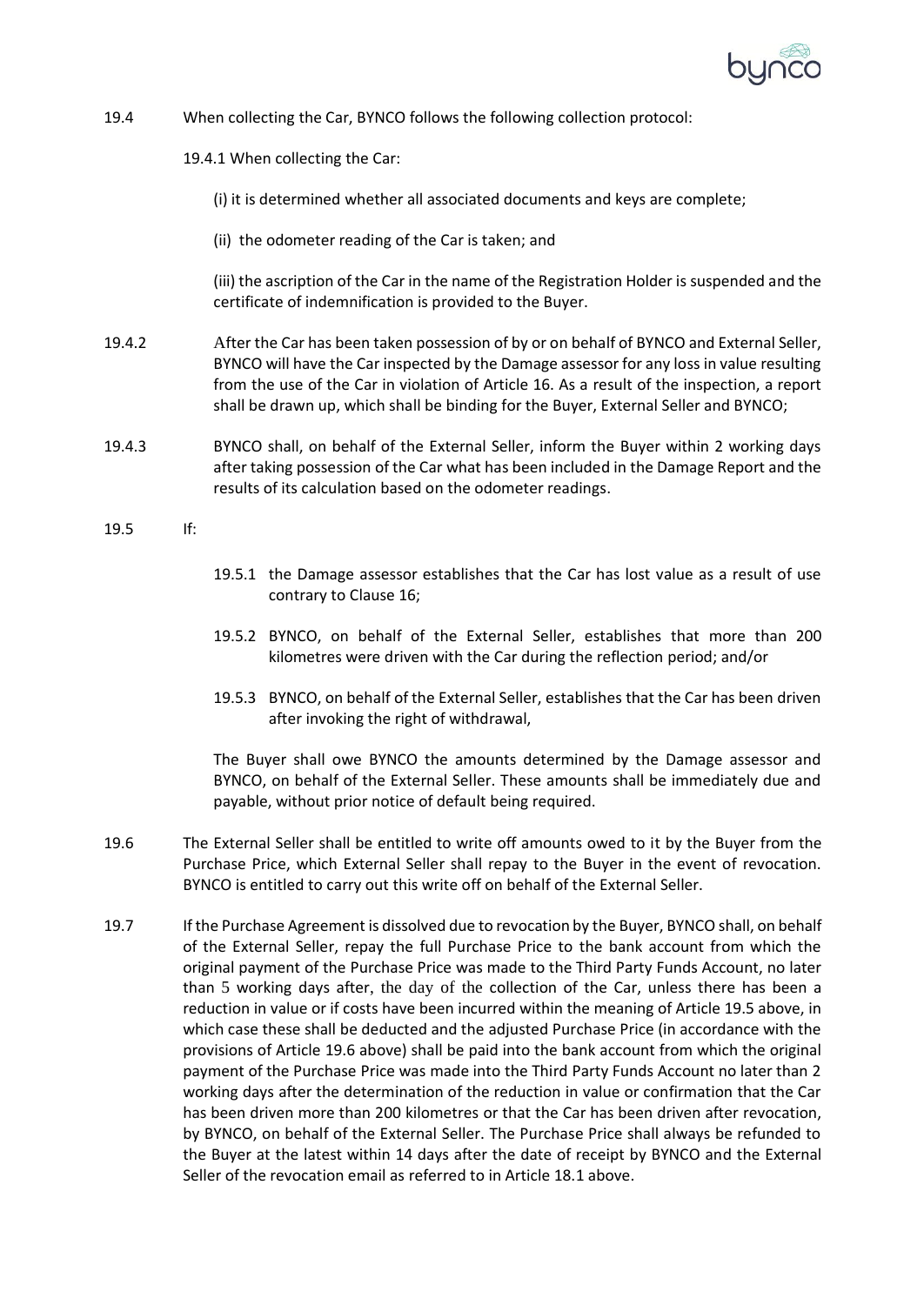

# **20 Buyer's liability for Registration Holder**

If the Buyer is not also the Registration Holder, the Buyer shall be jointly and severally liable for all damage suffered by BYNCO and/or the External Seller as a result of the Registration Holder's failure to fulfil any obligation arising from the Purchase Agreement.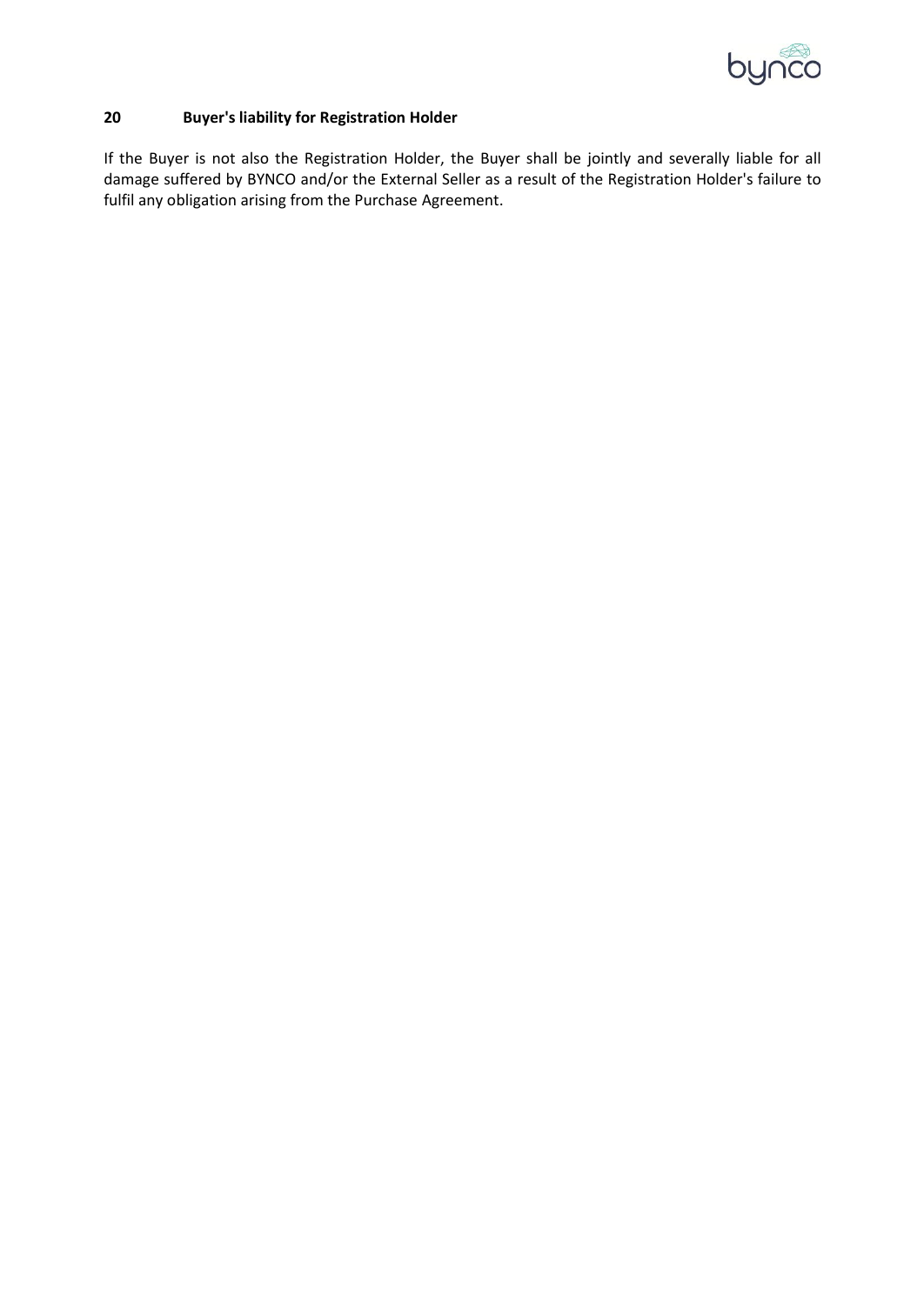

# **I HOME SHOPPING GENERAL TERMS AND CONDITIONS**

These General Terms and Conditions of the Dutch Home Shopping Organization (hereinafter referred to as: Thuiswinkel.org) have been drawn up in consultation with the Consumers' Association within the framework of the Self-Regulation Consultation Coordination Group (CZ) of the Social and Economic Council and will come into effect on 1 June 2014.

# **Table of contents:**

- Article 1 Definitions
- Article 2 Identity of the entrepreneur
- Article 3 Applicability
- Article 4 The offer
- Article 5 The Agreement
- Article 6 Right of revocation
- Article 7 Obligations of the consumer during the reflection period
- Article 8 Exercise of the right of revocation by the consumer and costs thereof
- Article 9 Obligations of the entrepreneur in the event of withdrawal
- Article 10 Exclusion of right of revocation
- Article 11 The price
- Article 12 Compliance and additional warranty
- Article 13 Delivery and execution
- Article 14 Recurrent transactions: duration, termination and renewal
- Article 15 Payment
- Article 16 Complaints procedure
- Article 17 Disputes
- Article 18 Branch warranty
- Article 19 Additional or different provisions
- Article 20 Amendments to the Home Shopping General Terms and Conditions

## **Article 1 – Definitions**

For the purposes of these terms and conditions:

- 1. Additional agreement: an agreement whereby the consumer acquires products, digital content and/or services in connection with a distance contract and these goods, digital content and/or services are supplied by the entrepreneur or by a third party on the basis of an agreement between that third party and the entrepreneur;
- 2. Reflection period: the period within which the consumer can exercise his right of withdrawal;
- 3. Consumer: the natural person who is not acting for purposes relating to his trade, business, craft or profession;
- 4. Day: calendar day;
- 5. Digital content: data produced and supplied in digital form;

6. Recurrent contract: a contract for the regular supply of goods, services and/or digital content for a specified period;

7. Durable data carrier: any tool - including e-mail - that enables the consumer or entrepreneur to store information that is addressed to him personally in a way that allows future consultation or use during a period that is tailored to the purpose for which the information is intended, and that allows unaltered reproduction of the stored information;

8. Right of revocation: the possibility for the consumer to withdraw from the distance contract within the reflection period;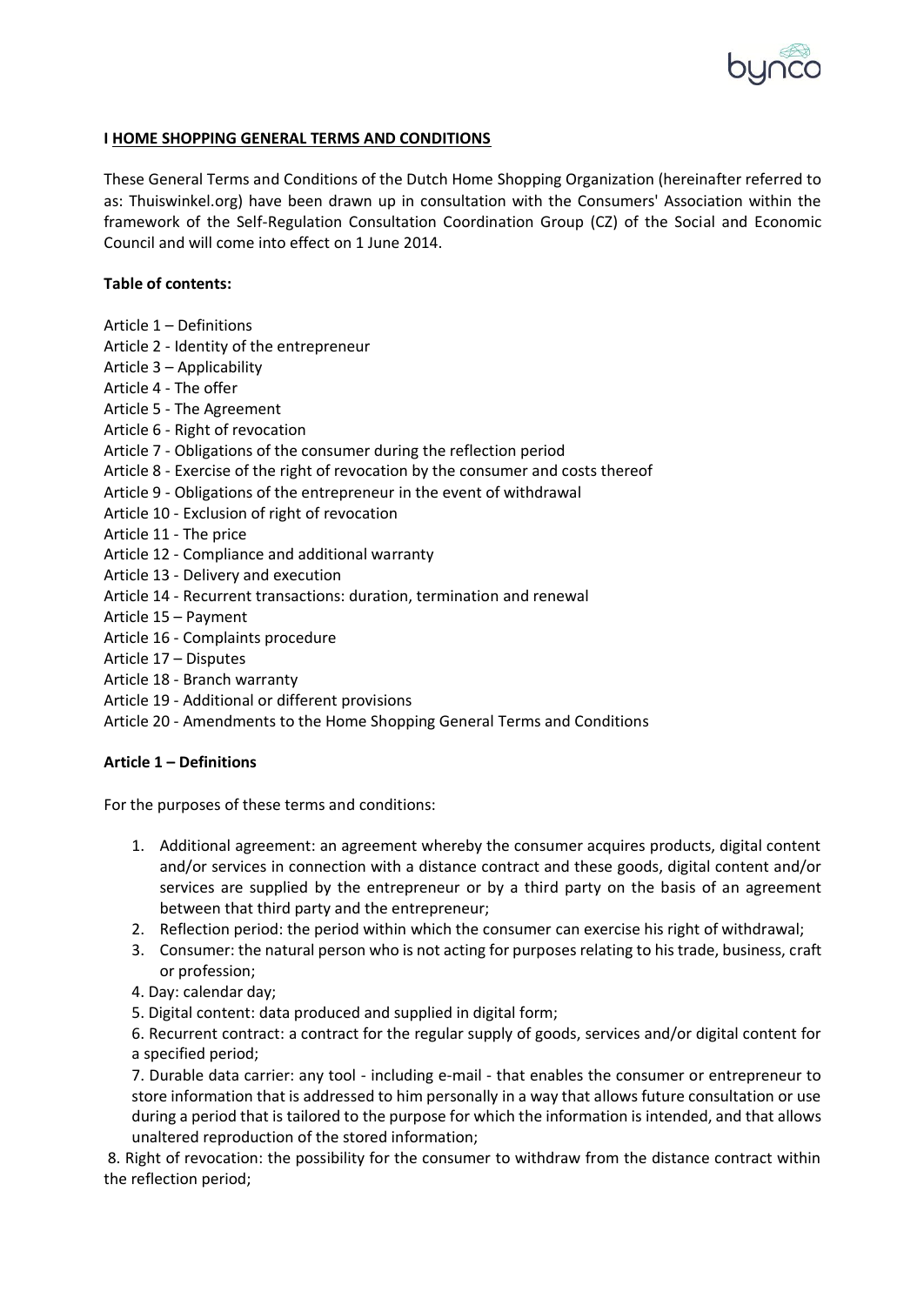

9. Entrepreneur: the natural or legal person who is a member of Thuiswinkel.org and offers (access to) digital content and/or services at a distance to consumers;

10. Distance contract: a contract concluded between the trader and the consumer within the framework of an organised system for the long-distance sale of products, digital content and/or services, whereby, up to and including the conclusion of the contract, exclusive or joint use is made of one or more means of distance communication;

11. Model withdrawal form: the European model withdrawal form set out in Annex II to these conditions; Annex II does not need to be made available if the consumer does not have a right of revocation with regard to his order;

12. Technology for distance communication: means that can be used for concluding a contract, without the consumer and the trader having to be together in the same room at the same time.

# **Article 2 - Identity of the entrepreneur**

| Entrepreneur name:           | AutoBinck Online Trade B.V.                    |  |  |
|------------------------------|------------------------------------------------|--|--|
| Acting under the name/names: | <b>Bynco</b>                                   |  |  |
| <b>Business address:</b>     | Stadsplateau 11 3521 AZ Utrecht                |  |  |
| Telephone number:            | 030-2074220                                    |  |  |
| Accessibility:               | From Monday to Sunday from 00.00 to 00.00 hrs. |  |  |
| E-mail address:              | klantenservice@bynco.com                       |  |  |
| Chamber of Commerce number:  | 67369502                                       |  |  |
| VAT number:                  | NL856952588B01                                 |  |  |

# **Article 3 – Applicability**

1. These general terms and conditions apply to every offer made by the entrepreneur and to every distance contract concluded between entrepreneur and consumer.

2. Before the distance contract is concluded, the text of these general conditions will be made available to the consumer. If this is not reasonably possible, the entrepreneur will indicate how the general terms and conditions can be viewed before the distance contract is concluded and will ensure that they will be sent to the consumer free of charge as soon as possible at the consumer's request.

3. If the distance contract is concluded electronically, then, contrary to the previous paragraph and before the distance contract is concluded, the text of these general terms and conditions may be made available to the consumer electronically in such a way that the consumer can easily store them on a durable data carrier. If this is not reasonably possible before the distance contract is concluded, it will be indicated where the general terms and conditions can be viewed electronically and they will be sent electronically or otherwise free of charge at the consumer's request.

4. In the event that, in addition to these general terms and conditions, specific product or service conditions also apply, the second and third paragraphs apply and the consumer can always invoke the applicable provision that is most favourable to him in the event of conflicting conditions.

## **Article 4 - The offer**

1. If an offer has a limited period of validity or is made subject to conditions, this will be explicitly stated in the offer.

2. The offer contains a complete and accurate description of the products, digital content and/or services offered. The description is sufficiently detailed to enable the consumer to make a proper assessment of the offer. If the entrepreneur uses images, these are a true representation of the products, services and / or digital content offered. Obvious mistakes or obvious errors in the offer are not binding for the entrepreneur.

3. Each offer contains information which makes it clear to the consumer what rights and obligations are attached to the acceptance of the offer.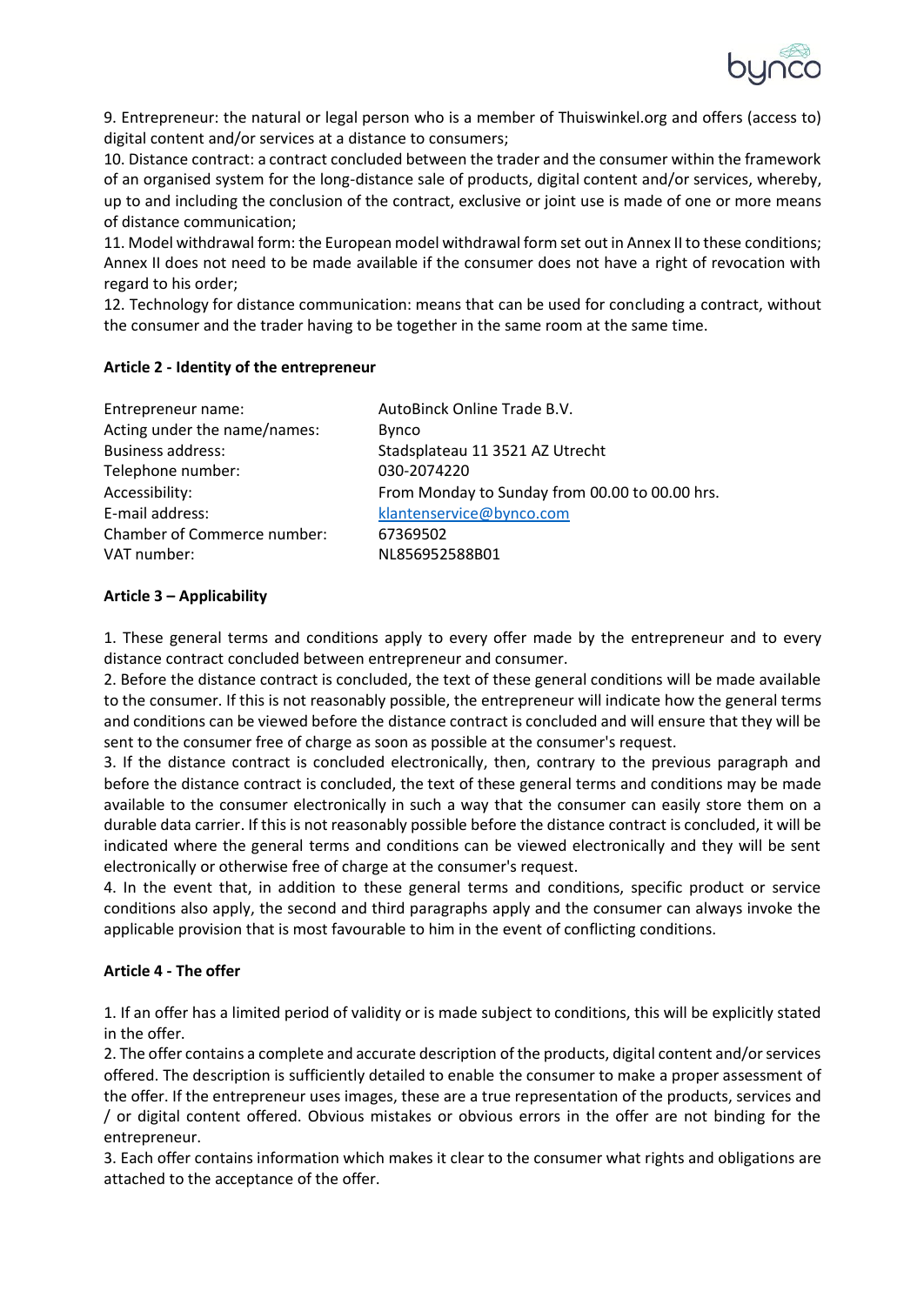

# **Article 5 - The agreement**

1. The agreement shall, subject to the provisions of paragraph 4, be reached when the consumer accepts the offer and meets the conditions set.

2. If the consumer has accepted the offer electronically, the entrepreneur shall immediately confirm receipt of acceptance of the offer electronically. As long as the receipt of this acceptance has not been confirmed by the trader, the consumer may dissolve the contract.

3. If the agreement is concluded electronically, the trader shall take appropriate technical and organizational measures to protect the electronic transfer of data and shall ensure a secure web environment. If the consumer is able to pay electronically, the entrepreneur will take appropriate security measures.

4. The entrepreneur may, within the limits of the law, inform himself whether the consumer can meet his payment obligations, as well as all those facts and factors that are important for a responsible conclusion of the distance contract. If, on the basis of this investigation, the entrepreneur has good grounds not to enter into the agreement, he is entitled to refuse an order or request, stating reasons, or to attach special conditions to the implementation.

5. Upon delivery of the product, service or digital content to the consumer at the very latest, the trader will send the following information, in writing or in such a way that the consumer can store it in an accessible manner on a durable medium:

(a) the visiting address of the trader's establishment to which the consumer can come with complaints; b) the conditions under which and the manner in which the consumer can exercise the right of revocation, or a clear statement concerning the exclusion of the right of revocation; c) the information about warranties and existing after-sales service;

d) the price including all taxes of the product, service or digital content; where applicable, the costs of delivery; and the method of payment, delivery or performance of the distance contract;

(e) the requirements for termination of the contract if the contract has a duration of more than one year or is of indefinite duration;

f) if the consumer has a right of revocation, the model withdrawal form.

6. In the case of a recurrent transaction, the provision in the previous paragraph shall apply only to the first delivery.

## **Article 6 - Right of revocation**

For products:

1. The consumer can dissolve an agreement regarding the purchase of a product during a reflection period of 14 days without stating any reasons. The entrepreneur may ask the consumer for the reason for withdrawal, but does not oblige the consumer to state his reason(s).

2. The reflection period referred to in paragraph 1 starts on the day after the consumer, or a third party previously designated by the consumer, who is not the carrier, has received the product, or:

- a) if the consumer has ordered several products in the same order: the day on which the consumer, or a third party indicated by him, has received the last product. The entrepreneur may, provided he has clearly informed the consumer about this prior to the ordering process, refuse an order for multiple products with a different delivery time.
- b) b) if the delivery of a product consists of several shipments or parts: the day on which the consumer, or a third party designated by him, has received the last shipment or the last part;
- c) c) in the case of contracts for recurring delivery of products during a given period: the day on which the consumer, or a third party designated by him, has received the first product.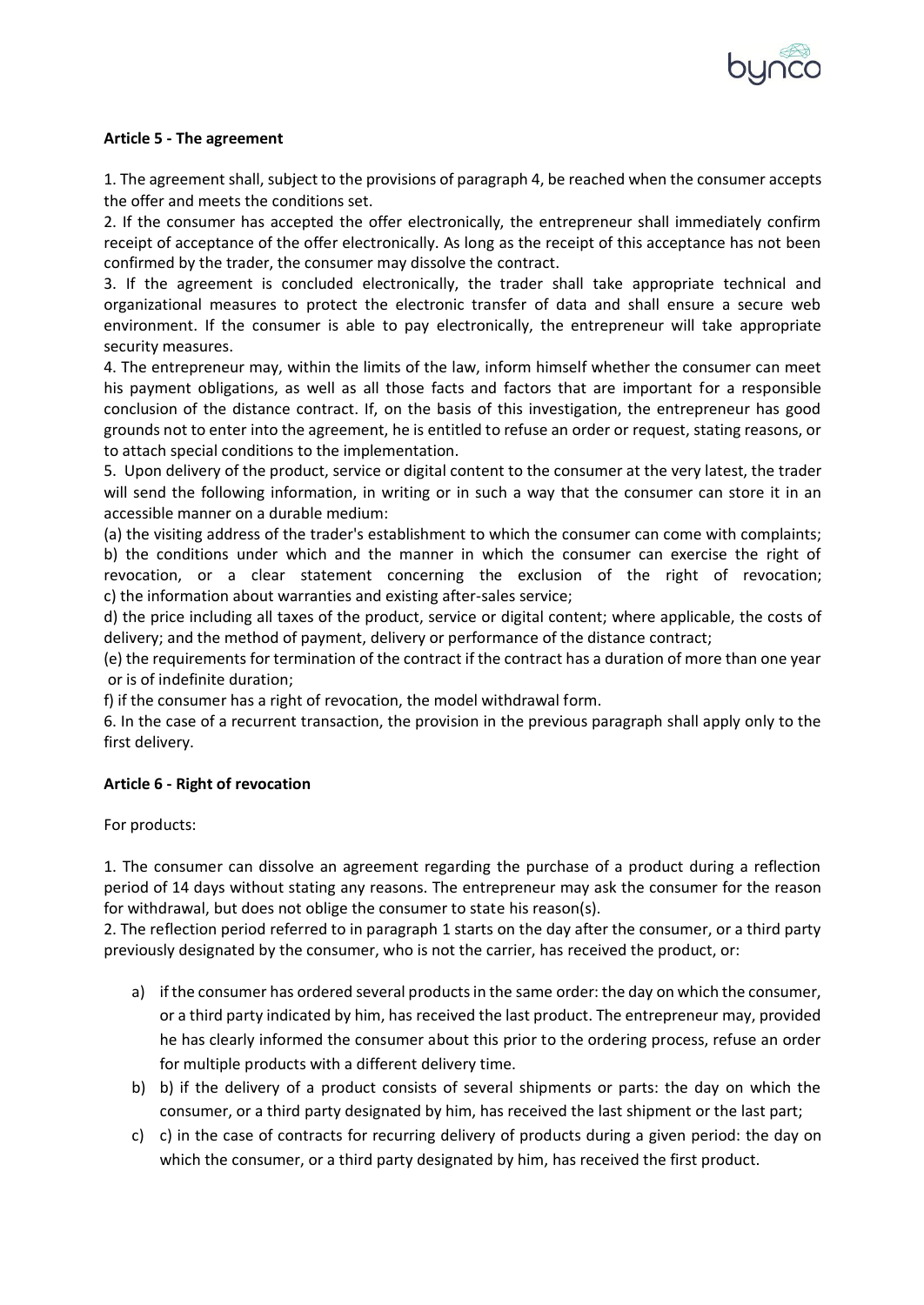

In the case of services and digital content not supplied through a tangible medium:

3. The consumer may terminate a service contract and a contract for the supply of digital content which is not supplied through a tangible medium for a period of 14 days without giving any reason. The trader may ask the consumer for the reason for withdrawal, but does not oblige him to state his reason(s). 4. The reflection period referred to in paragraph 3 starts on the day following the conclusion of the contract.

Extended reflection period for products, services and digital content not supplied on a tangible medium in the event of failure to inform about the right of revocation:

5. If the Entrepreneur has not provided the Consumer with the legally required information about the right of revocation or the model withdrawal form, the reflection period shall end twelve months after the end of the original cooling-off period determined in accordance with the previous paragraphs of this article.

6. If the trader has provided the consumer with the information referred to in the previous paragraph within twelve months after the starting date of the original reflection period, the reflection period shall expire 14 days after the day on which the consumer has received that information.

# **Article 7 - Obligations of the consumer during the reflection period**

1. During the reflection period the consumer will handle the product and packaging with care. He will only unpack or use the product to the extent necessary to determine the nature, characteristics and functioning of the product. The starting point here is that the consumer may only handle and inspect the product as he would be allowed to do in a shop.

2. The consumer shall only be liable for any reduction in the value of the product resulting from handling of the product which goes beyond what is permitted in paragraph 1.

3. The consumer is not liable for any reduction in value of the product if the entrepreneur has not provided him with all legally required information about the right of revocation before or upon conclusion of the contract.

## **Article 8 - Exercise of the right of revocation by the consumer and costs thereof**

1. If the consumer exercises his right of revocation, he shall report this to the entrepreneur within the reflection period by means of the model withdrawal form or in another unambiguous manner. 2. As soon as possible, to a maximum of 14 days from the day following the notification referred to in paragraph 1, the consumer shall return the product, or hand it over to (an authorized representative of) the entrepreneur. This does not have to be done if the entrepreneur has offered to collect the product himself. The consumer has in any case observed the return period if he returns the product before the reflection period has expired.

3. The consumer returns the product with all delivered accessories, if possible, in original condition and packaging, and in accordance with reasonable and clear instructions provided by the entrepreneur. 4. The risk and burden of proof for the correct and timely exercise of the right of revocation lies with the consumer.

5. The consumer shall bear the direct costs of returning the product. If the entrepreneur has not reported that the consumer has to bear these costs or if the entrepreneur indicates to bear the costs himself, the consumer does not have to bear the costs of returning the product.

6. If the consumer withdraws after having first expressly requested that the provision of the service or the supply of gas, water or electricity not made ready for sale in a limited volume or set quantity commences during the reflection period, the consumer owes the proprietor an amount that is proportional to the part of the commitment that the proprietor has fulfilled at the time of revocation, compared to the complete fulfilment of the commitment.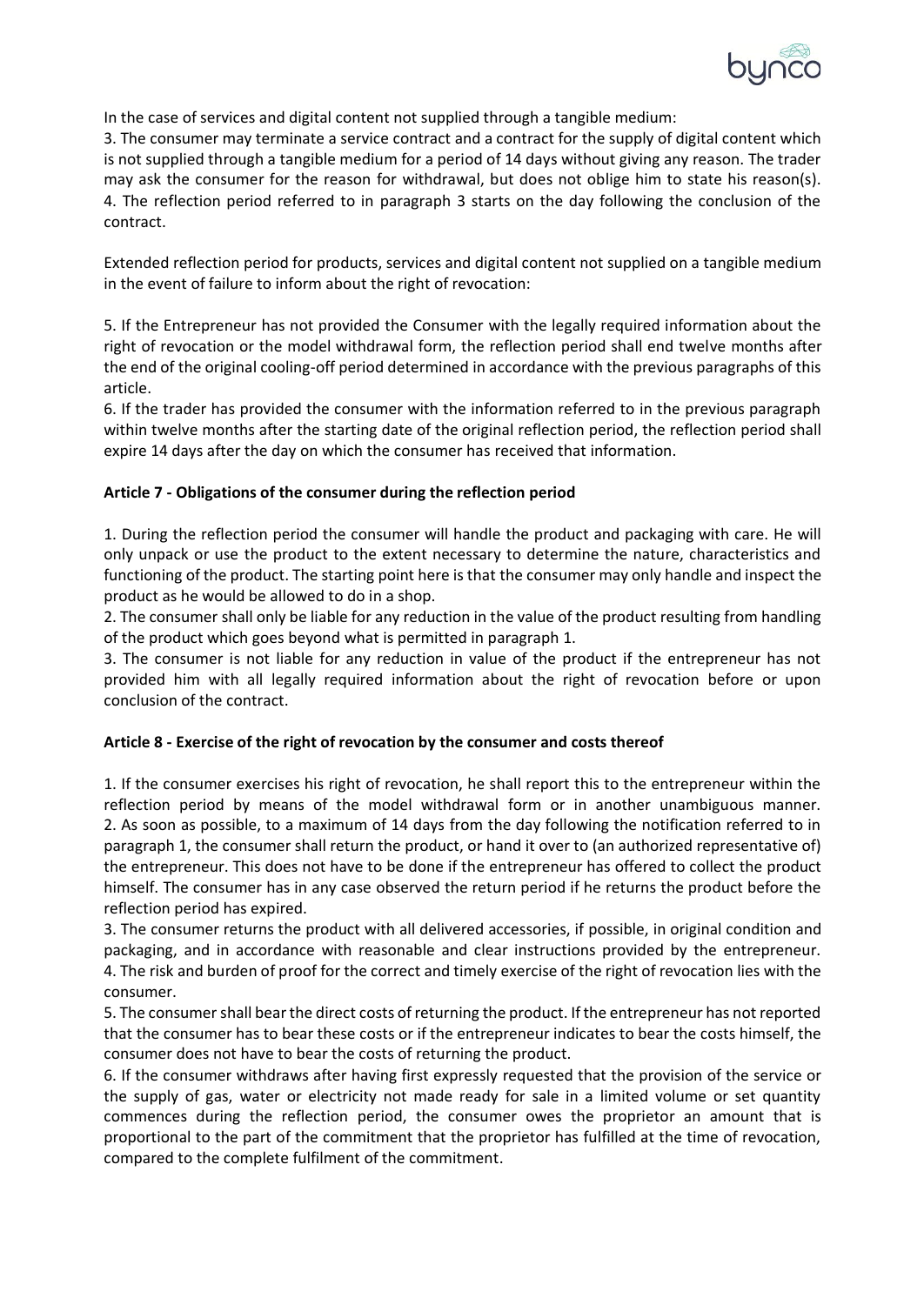

7. The consumer shall not bear any costs for the performance of services or the supply of water, gas or electricity, which are not put up for sale in a limited volume or quantity, or for the supply of district heating, if:

- a) the entrepreneur has not provided the consumer with the information required by law concerning the right of revocation, the reimbursement of costs in the event of revocation or the model withdrawal form, or;
- b) the consumer has not expressly requested performance of the service or the supply of gas, water, electricity or district heating during the reflection period.

8. The consumer shall not bear any costs for the supply, in whole or in part, of digital content which is not supplied on a tangible medium if:

- a) he has not expressly agreed to commence the execution of the contract before the end of the reflection period;
- b) he has not acknowledged the loss of his right of revocation when giving his consent; or
- c) the entrepreneur has failed to confirm this statement by the consumer.

9. If the consumer makes use of his right of revocation, all ancillary agreements will be dissolved by law.

# **Article 9 - Obligations of the entrepreneur in case of revocation**

1. If the Entrepreneur makes the notification of revocation by the Consumer possible electronically, he shall send a confirmation of receipt without delay after receipt of this notification.

2. The Entrepreneur shall reimburse all payments made by the Consumer, including any delivery costs charged by the Entrepreneur for the returned product, without delay to a maximum of 14 days following the day on which the Consumer notifies him of the withdrawal. Unless the Entrepreneur offers to collect the product himself, he may wait until he has received the product or until the Consumer demonstrates that he has returned the product, whichever is earlier.

3. The trader shall use the same means of payment that the consumer has used for the refund, unless the consumer agrees to another method. The refund shall be free of charge for the consumer. 4. If the consumer has opted for a more expensive method of delivery than the cheapest standard delivery, the trader does not have to reimburse the additional costs for the more expensive method.

# **Article 10 - Exclusion of right of revocation**

The Entrepreneur can exclude the following products and services from the right of revocation, but only if the Entrepreneur has clearly stated this in the offer in a timely fashion before finalizing the contract:

1. Products or services whose price is subject to fluctuations in the financial market over which the Entrepreneur has no influence and which may occur within the withdrawal period.

2. Contracts finalized during a public auction. A public auction is understood to mean a sales method in which products, digital content and/or services are offered by the entrepreneur to the consumer who attends or is given the opportunity to attend the auction in person, under the supervision of an auctioneer, and in which the successful bidder is obliged to purchase the products, digital content and/or services;

3. Service agreements, after full execution of the service, but only if:

- a) execution has commenced with the express prior consent of the consumer; and
- b) the consumer has declared that he loses his right of revocation as soon as the entrepreneur has fully executed the contract;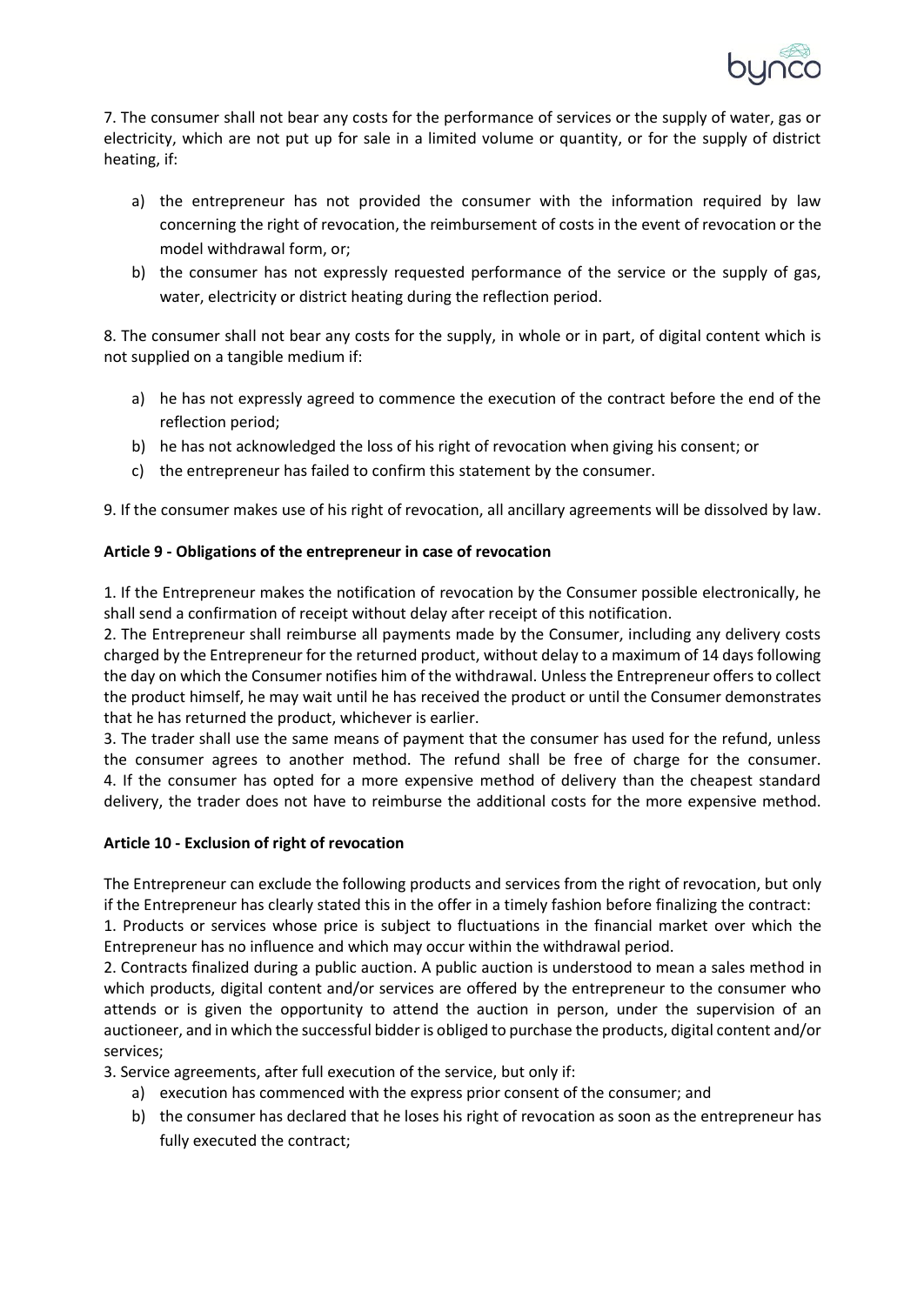

4. Package holidays as referred to in Section 7:500 of the Dutch Civil Code and passenger transport contracts;

5. Service contracts for the provision of accommodation, if the contract provides for a specific date or period of performance and other than for residential purposes, goods transport, car rental services and catering;

6. Leisure contracts, if the contract provides for a specific date or period of performance thereof; 7. Products made to the consumer's specifications, which are not prefabricated and which are made on the basis of an individual choice or decision made by the consumer, or which are clearly intended for a particular person;

8. Products which are liable to deteriorate rapidly or have a limited shelf life;

9. Sealed products which are not suitable for return for reasons of health or hygiene and whose seal has been broken after delivery;

10. Products which, by their nature, have been irrevocably mixed with other products after delivery; 11. Alcoholic beverages the price of which has been agreed upon when the purchase agreement has been made, but whose delivery can only take place after 30 days, and whose actual value depends on fluctuations in the market over which the entrepreneur has no influence;

12. Sealed audio or video recordings and computer software, the seal of which has been broken after delivery;

13. Newspapers, magazines or periodicals, with the exception of subscriptions to these;

14. The supply of digital content other than on a tangible medium, but only if:

- a) the execution has started with the consumer's express prior consent; and
- b) the consumer has declared that he thereby loses his right of revocation.

## **Article 11 - The price**

1. During the validity period stated in the offer, the prices of the products and/or services offered will not be increased, except for price changes due to changes in VAT rates.

2. Contrary to the previous paragraph, the entrepreneur may offer products or services whose prices are subject to fluctuations in the financial market and on which the entrepreneur has no influence, with variable prices. This obligation to fluctuate and the fact that any prices quoted are target prices will be stated in the offer.

3. Price increases within 3 months after the conclusion of the agreement are only permitted if they are the result of statutory regulations or provisions.

4. Price increases from 3 months after the conclusion of the contract are only permitted if the entrepreneur has stipulated this and:

- a) they are the result of statutory regulations or provisions; or
- b) the consumer has the right to terminate the contract from the day on which the price increase takes effect.

5. The prices mentioned in the offer of products or services are inclusive of VAT.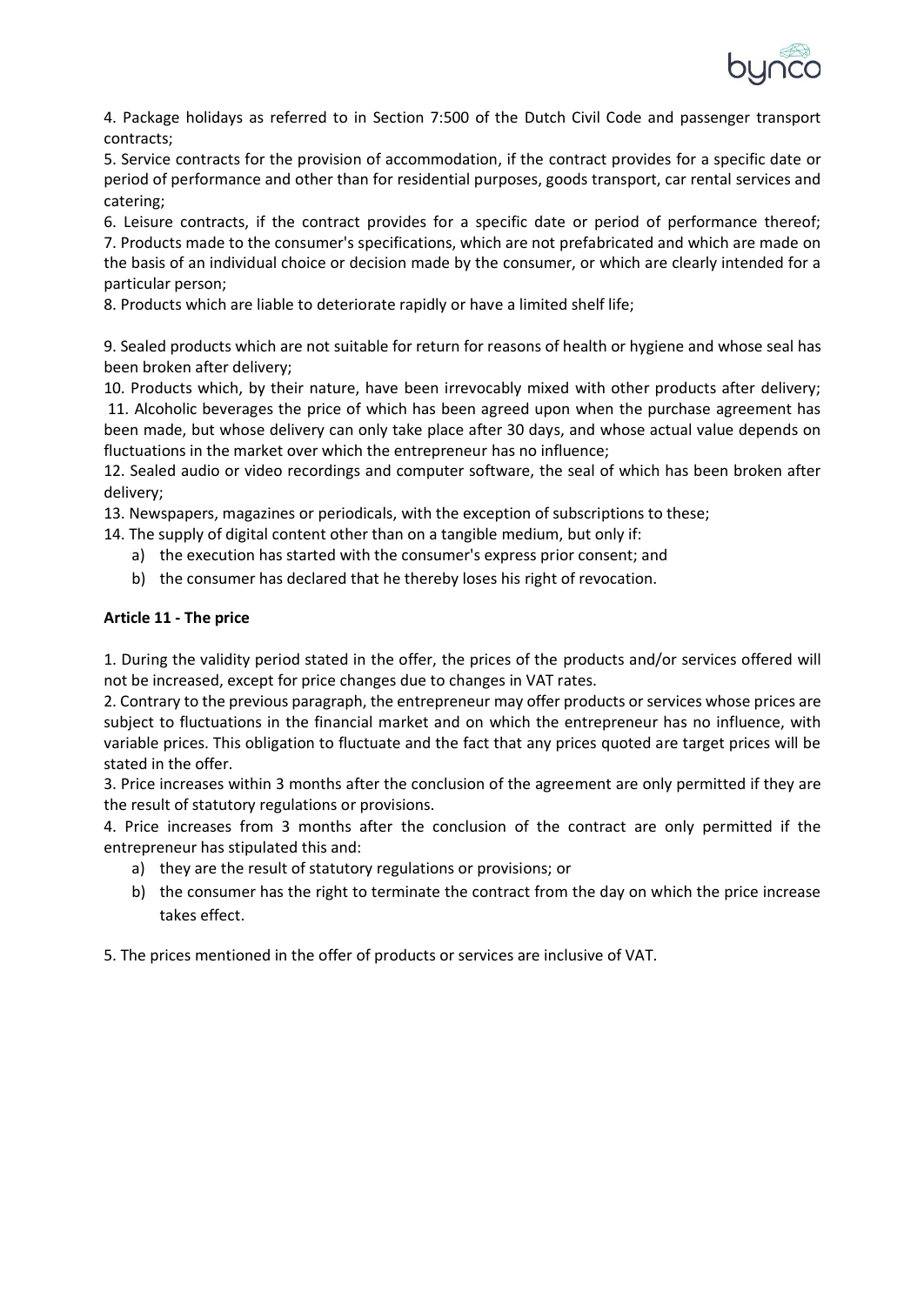

## **Article 12 - Fulfilment of agreement and additional guarantee**

1. The entrepreneur guarantees that the products and/or services meet the terms of the agreement, the specifications stated in the offer, the requirements of reliability and/or usability and all existing legal provisions and/or government regulations at the date of the conclusion of the agreement. If agreed, the entrepreneur also guarantees that the product is suitable for exceptional use.

2. An additional guarantee provided by the entrepreneur, his supplier, manufacturer or importer never restricts the legal rights and claims that the consumer can assert against the entrepreneur on the basis of the contract if the entrepreneur has failed to fulfil his part of the contract. 3. Extra guarantee is understood to mean any undertaking by the proprietor, his supplier, importer or producer in which he grants the consumer certain rights or claims that go beyond what the consumer is legally obliged to if he has failed to fulfil his part of the contract.

## **Article 13 - Delivery and execution**

1. The entrepreneur will take the greatest possible care in receiving and fulfilling orders of products and in assessing applications for the provision of services.

2. The place of delivery is the address that the consumer has made known to the entrepreneur. 3. Subject to what is stated in Article 4 of these General Terms and Conditions, the Entrepreneur shall execute accepted orders expeditiously but at the latest within 30 days, unless a different delivery period has been agreed upon. If delivery is delayed, or if an order is not or only partially carried out, the consumer will receive notification of this at the latest 30 days after the order was placed. In that case, the consumer has the right to dissolve the agreement free of charge and is entitled to compensation. 4. After dissolution in accordance with the previous paragraph, the entrepreneur will immediately refund the amount paid by the consumer.

5. The risk of damage and/or loss of products rests with the entrepreneur up to the moment of delivery to the consumer or a representative appointed in advance and made known to the entrepreneur, unless expressly agreed otherwise.

## **Article 14 - Recurrent transactions: duration, termination and extension**

## Termination:

1. The consumer may terminate an indefinite contract including but not limited to the regular delivery of products (including electricity) or services at any time subject to agreed termination rules and notice of up to one month.

2. The consumer may terminate a temporary contract including but not limited to the regular delivery of products (including electricity) or services, at any time at the end of the defined period, subject to the agreed termination rules and a notice of up to one month.

3. The consumer may terminate the agreements referred to in the previous paragraphs:

- a) at any time and not be limited to termination at a specific time or during a specific period;
- b) in the same way as they were entered into by the consumer;
- c) always with the same notice as the entrepreneur has stipulated for himself.

## Renewal:

4. A contract entered into for a definite period of time for the regular delivery of products (including electricity) or services may not be tacitly extended or renewed for a definite period. 5. Contrary to the previous paragraph, a fixed-term contract that has been concluded for the regular supply of daily news and weekly newspapers and magazines may be tacitly renewed for a fixed period of up to three months, if the consumer at the end of the prolongation extended contract may terminate with a notice of up to one month.

6. A fixed-term contract that has been reached for the regular delivery of products or services may only be tacitly extended for an indefinite period of time if the consumer may at any time terminate with a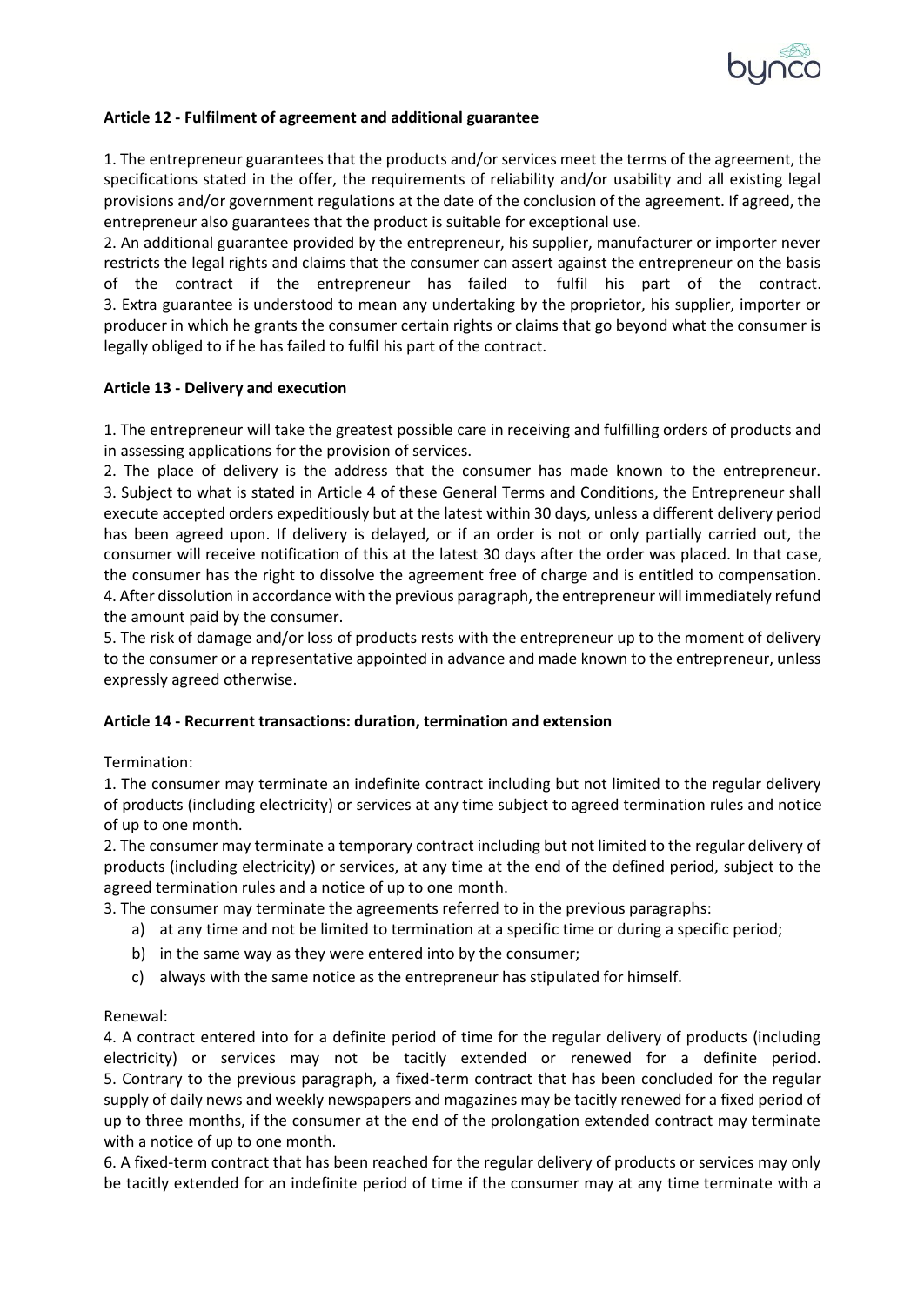

notice not exceeding one month. The notice period shall not exceed three months if the agreement provides for the regular, but less than monthly, delivery of daily, news and weekly newspapers and magazines.

7. An agreement with a limited duration for the regular supply of daily newspapers, news and weekly newspapers and magazines (trial or introductory subscription) shall not be tacitly renewed and shall end automatically at the end of the trial or introductory period.

# Duration:

8. If a contract has a duration of more than one year, the consumer may after one year terminate the contract at any time with a notice of up to one month, unless the reasonableness and fairness opposes termination before the end of the agreed upon term.

## **Article 15 – Payment**

1. Unless otherwise stipulated in the agreement or additional conditions, the amounts owed by the consumer must be paid within 14 days after the start of the reflection period, or in the absence of a reflection period within 14 days after the conclusion of the agreement. In the case of an agreement for the provision of a service, this period commences on the day after the consumer has received confirmation of the agreement.

2. When selling products to consumers, the consumer may never be obliged in the general terms and conditions to pay more than 50% in advance. If an advance payment has been stipulated, the consumer may not assert any rights regarding the execution of the order or service(s) in question before the stipulated advance payment has been made.

3. The consumer has the duty to report any inaccuracies in the payment details provided or stated to the entrepreneur without delay.

4. If the consumer does not meet his payment obligation(s) on time, he will owe the statutory interest on the amount still owed after he has been notified of the late payment by the proprietor and the proprietor has granted the consumer a period of 14 days to still meet his payment obligations, after the failure to pay within this 14-day period, and the proprietor is entitled to charge the extrajudicial collection costs he has incurred. These collection costs amount to a maximum of: 15% on outstanding amounts up to  $\epsilon$  2,500; 10% on the next  $\epsilon$  2,500 and 5% on the next  $\epsilon$  5,000 with a minimum of  $\epsilon$  40. The entrepreneur can deviate from the amounts and percentages mentioned for the benefit of the consumer.

## **Article 16 - Complaints procedure**

1. The entrepreneur has a sufficiently publicized complaints procedure and handles the complaint in accordance with this complaints procedure.

2. Complaints about the implementation of the agreement must be submitted to the entrepreneur within a reasonable time after the consumer has discovered the defects, complete and clearly described. 3. Complaints submitted to the entrepreneur will be answered within a period of 14 days from the date of receipt. If a complaint requires a foreseeably longer processing time, the entrepreneur will respond within the period of 14 days with a notice of receipt and an indication when the consumer can expect a more detailed answer.

4. A complaint about a product, service or the entrepreneur's service can also be submitted via a complaints form on the consumer page of the Thuiswinkel.org website www.thuiswinkel.org. The complaint is then sent both to the entrepreneur in question and to Thuiswinkel.org.

5. The consumer should give the entrepreneur at least 4 weeks to resolve the complaint in mutual consultation. After this period, a dispute will arise that is subject to dispute resolution.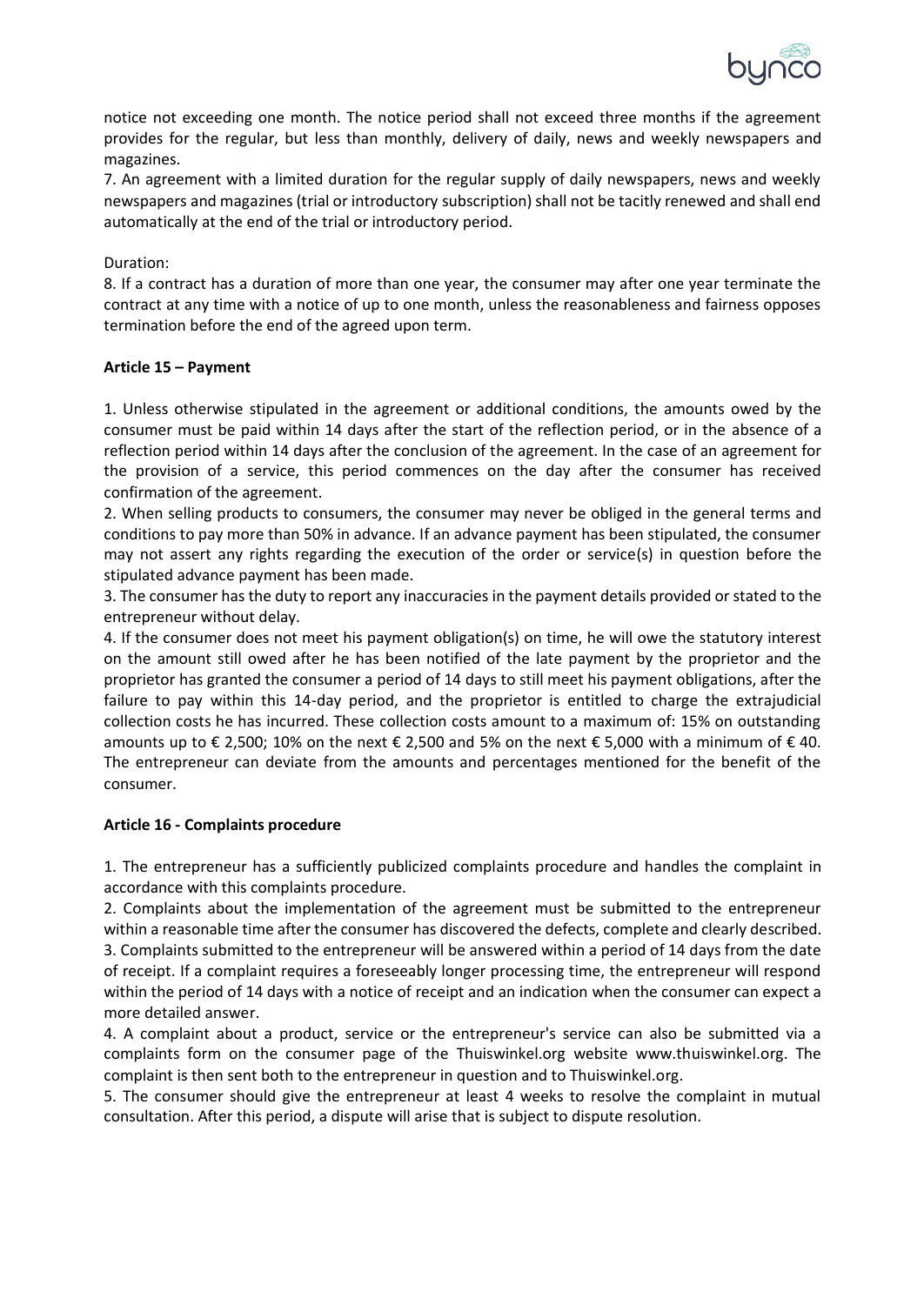

## **Article 17 – Disputes**

1. Agreements between the entrepreneur and the consumer to which these general terms and conditions apply are exclusively governed by Dutch law.

2. Disputes between a consumer and an entrepreneur over the execution or performance of contracts relating to products and services which are supplied or to be supplied by this trader can be brought before the Thuiswinkel Disputes Committee, P.O. Box 90600, 2509 LP in The Hague (www.sgc.nl), by either the consumer or the entrepreneur, with due observance of the provisions set out below. 3. A dispute will only be dealt with by the Disputes Committee if the consumer has first submitted his complaint to the entrepreneur within a reasonable period of time.

4. If the complaint does not lead to a solution, the dispute must be brought before the Disputes Committee in writing or in another form to be determined by the Committee no later than 12 months after the date on which the consumer submitted the complaint to the entrepreneur. 5. If the consumer wishes to submit a dispute to the Disputes Committee, the entrepreneur is bound by this choice. It is preferable for the consumer to first report this to the entrepreneur. 6. If the entrepreneur wishes to submit a dispute to the Disputes Committee, the consumer must- within five weeks after a written request made by the entrepreneur in writing- state in writing whether he agrees or whether he wishes the dispute to be dealt with by the competent court. If the entrepreneur does not receive word of the consumer's choice within the period of five weeks, then the entrepreneur is entitled to submit the dispute to the competent court.

7. The Disputes Committee pronounces its verdict under the conditions as set out in the regulations of the Disputes Committee (www.degeschillencommissie.nl/over-ons/de-commissies/2404/thuiswinkel). The decisions of the Disputes Committee are made by means of binding advice.

8. The Disputes Committee will not deal with a dispute or discontinue the claim if the entrepreneur has been granted a suspension of payment, has gone bankrupt or has actually ceased his business activities before the dispute has been dealt with by the committee at the session and a final decision has been given.

9. If, in addition to the Thuiswinkel Disputes Committee, another Disputes Committee that is recognised or affiliated to the Stichting Geschillencommissies voor Consumentenzaken (SGC) or the

Klachteninstituut Financiële Dienstverlening (Kifid) (Financial Services Complaints Institute) is involved, the Thuiswinkel Disputes Committee is takes precedence for disputes concerning primarily the method of remote sales or service provision. For all other disputes, the other acknowledged disputes committee affiliated to the SGC or Kifid will take precedence.

#### **Article 18 - Branch warranty**

1. Thuiswinkel.org guarantees compliance with the binding advice of the Thuiswinkel Disputes Committee by its members, unless the member decides to submit the binding advice to the court for review within two months after it has been sent. This guarantee is revived if the binding advice, after review by the court, has remained in force and the verdict showing this has become final and conclusive. Up to a maximum amount of  $\epsilon$  10.000,- per binding advice, the amount will be paid to the consumer by Thuiswinkel.org. For amounts greater than €10.000,- per binding advice, €10.000,- will be paid out. In case of excess, Thuiswinkel.org has a best-efforts obligation to ensure that the member complies with the binding advice.

2. The application of this guarantee requires that the consumer makes a written appeal to Thuiswinkel.org and that he assigns his claim against the entrepreneur to Thuiswinkel.org. If the claim on the entrepreneur amounts to more than  $\epsilon$  10.000,-, the consumer is offered to transfer his claim insofar as it exceeds the amount of € 10.000,- to Thuiswinkel.org, after which this organization in its own name and at its own expense will request the payment thereof in court in order to satisfy the consumer.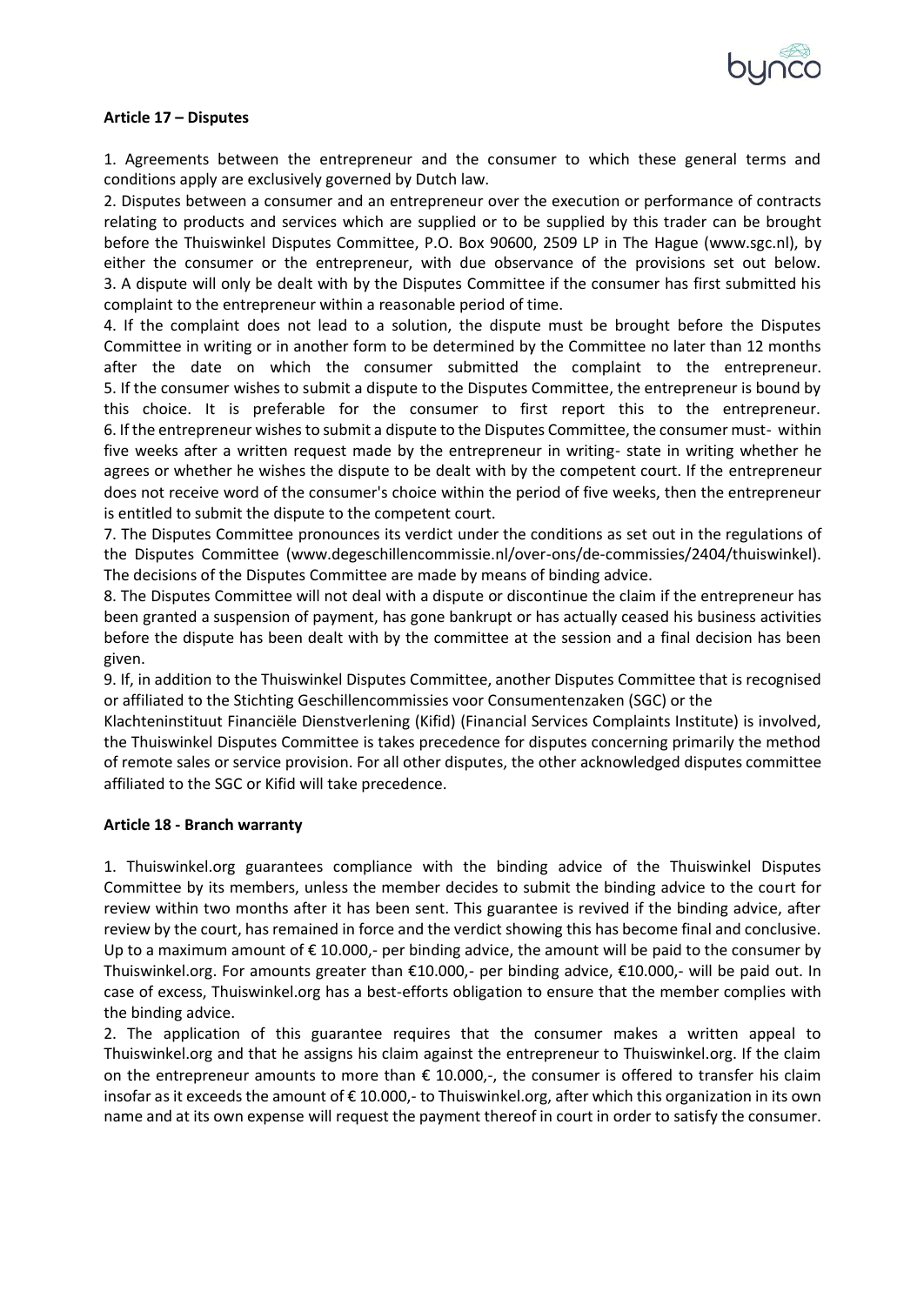

## **Article 19 - Additional or different provisions**

Additional provisions or provisions deviating from these general terms and conditions may not be to the consumer's detriment and must be recorded in writing or in such a way that they can be stored by the consumer in an accessible manner on a durable data carrier.

#### **Article 20 - Amendments to the Home Shopping General Terms and Conditions**

1. Thuiswinkel.org will not change these general terms and conditions except in consultation with the Consumers' Association.

2. Amendments to these terms and conditions are only effective after they have been published in an appropriate manner, in the understanding that in the event of applicable amendments during the term of an offer, the provision most favourable to the consumer will prevail.

#### **Thuiswinkel.org**

[www.thuiswinkel.org](http://www.thuiswinkel.org/) Horaplantsoen 20

6717 LT Ede P.O. Box 7001 6710 CB Ede

#### **Annex I: Model revocation form**

Model revocation form

(complete and return this form only if you wish to revoke the agreement)

- (a) To: [ Entrepreneur's name] [ Entrepreneur's geographical address [ Entrepreneur's fax number, if available] [ E-mail address or electronic address of entrepreneur]
- (b) I/We\* hereby give notice that I/We\* hereby give notice of our agreement concerning the sale of the following products: [product name]\* the provision of the following digital content: [Digital Content Designation]\*. the provision of the following service: [indication of service]\*, revoked/cancellation\*
- (c) Ordered on\*/received on\* [date of order for services or receipt for products].
- (d) [Consumer(s) name(s)]
- (e) [Address of consumer(s)]
- (f) [Consumer(s)' Signature(s)] (only if this form is submitted on paper)

\* Strike out what does not apply or fill in what is applicable.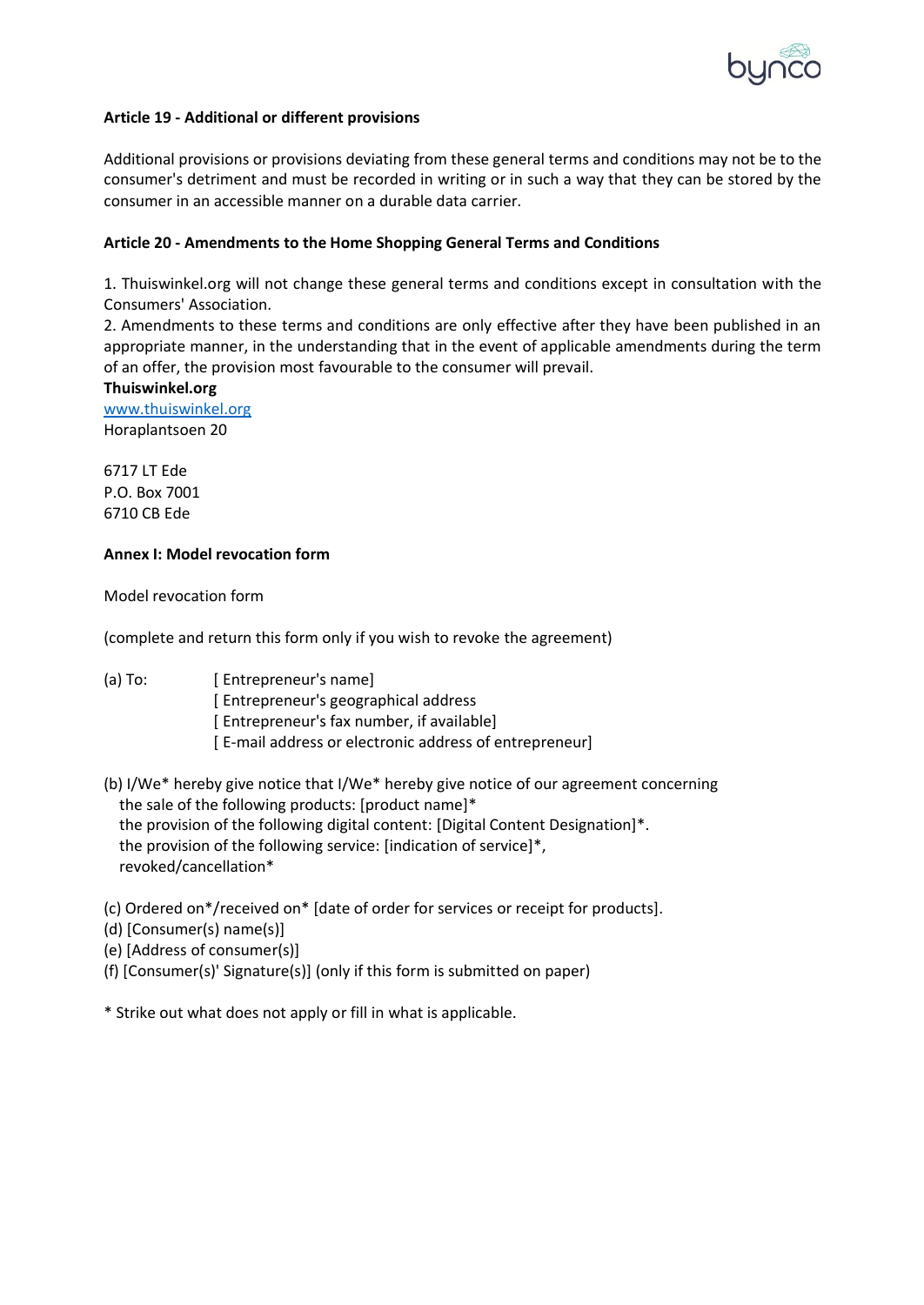

## **II AUTOTRUST / BYNCO WARRANTY SCHEME**

Every car comes with a minimum of 12 months of warranty. Bynco works together with Autotrust. Autotrust takes care of the whole process and carries out the warranty. Bynco always remains responsible for the given warranty.

#### **What does Bynco Warranty cover?**

At Bynco you are entitled to the most extensive coverage:

- All mechanical and electronic parts
- Compensation on parts and labour
- Diagnostic costs
- Replacement transport
- Repairs in the Netherlands and abroad

#### **What does your warranty cover?**

All mechanical and electrical parts of the car are covered by the Bynco warranty. This includes but is not limited to the following parts:

- The engine
- Manual/automatic transmission
- Cooling system
- (Four wheel) drive system
- Brake system
- **Suspension**
- Steering system
- Fuel system
- Emission system
- Interior/exterior
- Air conditioning/heating
- Airbags

Both parts and labour costs are covered by the warranty.

#### **What else is reimbursed?**

The diagnostic costs and (necessary) transport from the car to the repairer are also covered by the warranty if the defect is also covered by the warranty.

# **What is NOT covered by the warranty?**

Warranty does not include:

- Wheel rims
- Bodywork (including glass)
- Maintenance parts
- Parts and accessories that are not factory-mounted
- Interior parts
- Software updates
- External hazards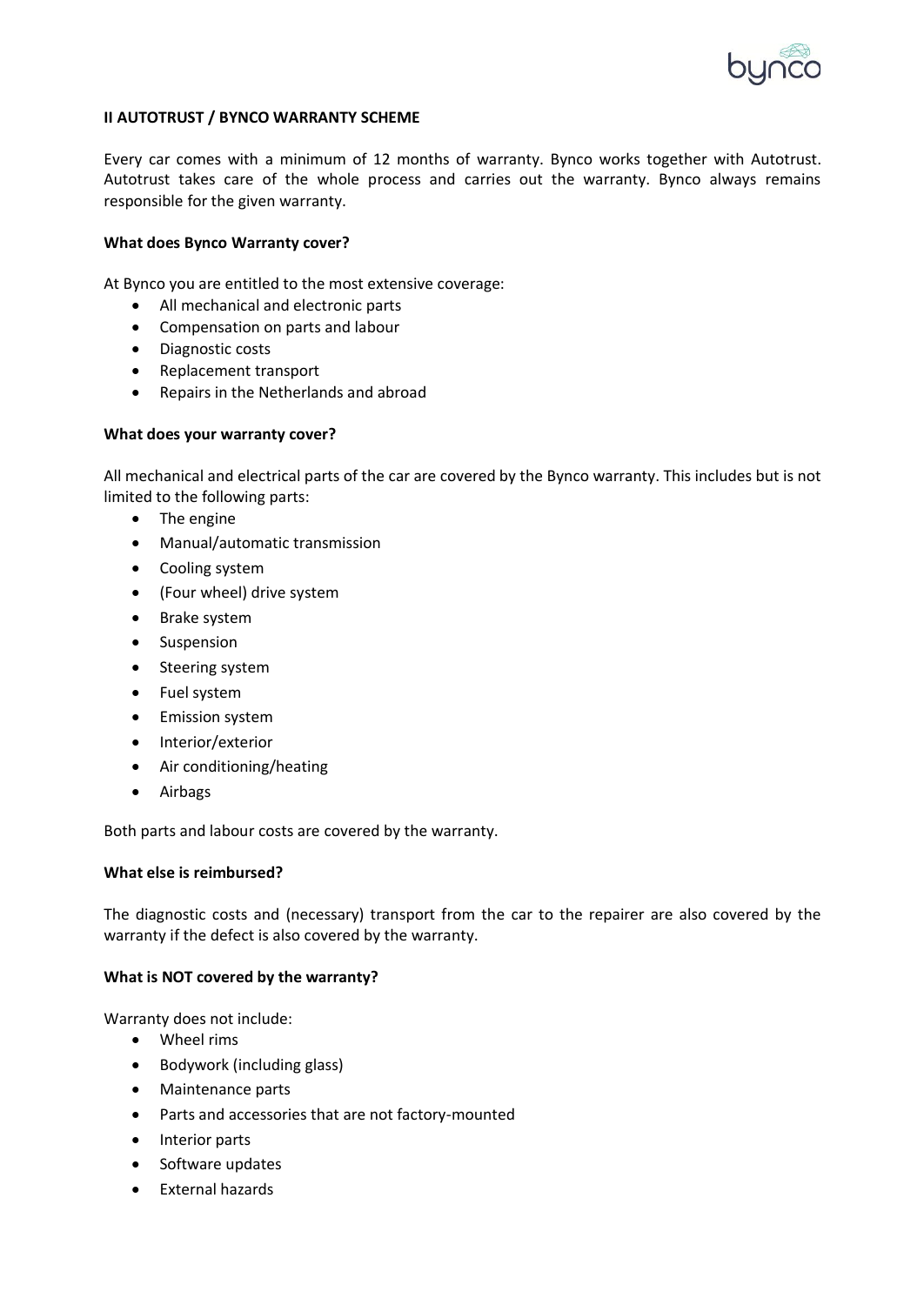

## **How long does the warranty last?**

You are covered by the warranty for the duration of 365 days after purchase. The warranty therefore ends 365 days after the purchase of your car. If you wish, you can then choose to extend the insurance at a market premium.

It is possible that the car has manufacturer's warranty. In that case the manufacturer's warranty will be the warranty provided for the duration of 365 days after purchase.

#### **What do we consider to be a defect?**

We define 'defect' as an unexpected failure of a component during the warranty period. We only consider an issue to be a defect if it is not caused by external influences. If a part functions normally, it will not be replaced or repaired. (Background) noise or changing properties are not considered to be reason for repair.

#### **Repair**

The Bynco Pre-owned Car Warranty is intended solely for the repair of a defect in your car. Your car will always be repaired in a professional and sustainable manner. Autotrust has the liberty to determine, in consultation with the mechanic, how the car will be repaired.

#### **Warranty certificate**

On the day of registration you will receive an e-mail containing a pdf of the warranty booklet and a warranty certificate. After about 15 days Autotrust will contact you by phone on behalf of Bynco to explain how to proceed should you encounter a defect in your car. During this phone call, the conditions of the warranty will also be discussed in order to prevent misunderstandings in the future as best as possible.

After the warranty period has expired you will be contacted once by Autotrust with the possibility to extend the warranty.

## **A defect?**

You can report the defect online via [www.autotrust.nl/claims.](http://www.autotrust.nl/claims)

Fill in your license plate number and the odometer reading and indicate the number and the nature of the defects you have found. Then, simply double check your data and press the 'agree' button. You will receive a confirmation by email.

You can also call the Autotrust service number: 0592 - 340018.

Important! In order to provide you with fast and good service, the repair must first be assessed and approved by Autotrust before the car is repaired by a repairer selected by Bynco. Never keep on driving with a defect.

#### **What to do in case of a defect?**

- 1. Sign up online or by phone
- 2. Approval by Autotrust
- 3. Make an appointment with Bynco-repairer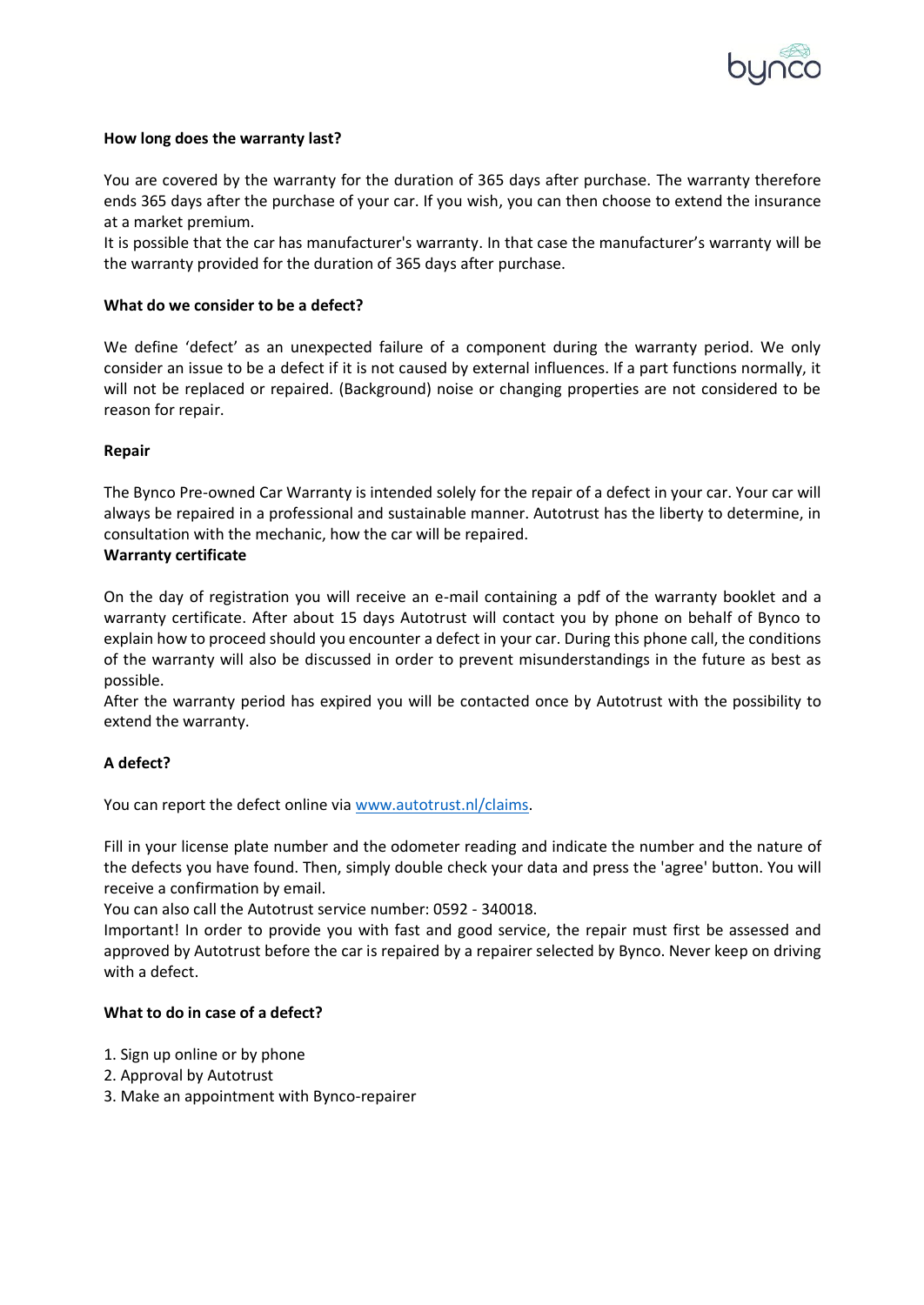

## **Problems abroad?**

If you have a defect abroad and the defect is covered, it is also covered by the warranty. You must report the defect to Autotrust and they will tell you whether it is covered. You can pay the costs yourself at the garage or you can choose to have the invoice sent to Autotrust.

#### **Who pays the repair costs?**

Autotrust is Bynco's executive warranty partner. Autotrust carries out the warranty and handles your claim. If there is a valid claim, Autotrust will pay you or the garage directly, depending on the agreement made. Of course, we at Bynco remain responsible for the given warranty.

#### **How much compensation will I receive?**

You will receive compensation for the parts used in the repair, based on the Parts Compensation Table. The reimbursement depends on the mileage and age of the car at the time of the defect. If you make use of an Autotrust Network garage, the labour costs will be reimbursed in full. In all other cases, the labour costs will be reimbursed up to the maximum hourly rate of €86, including VAT. The maximum compensation per claim and per warranty period is  $\epsilon$  5,000.

#### **Compensation table**

| Mileage or age<br>$l$ ahour $*$                                         | Reimbursement |      | Reimbursement |  |
|-------------------------------------------------------------------------|---------------|------|---------------|--|
| Less than 110.000 kilometres or 7 years                                 | 100%          | 100% |               |  |
| Less than 130.000 kilometres or 8 years                                 | 80%           | 100% |               |  |
| Less than 150.000 kilometres or 10 years 70%                            |               | 100% |               |  |
| from 150.000 kilometres or 10 years                                     | 60%           | 100% |               |  |
| * Autotrust pays 100% of the labour costs up to the maximum hourly rate |               |      |               |  |

#### **Maintenance**

Every car needs maintenance. This maintenance involves replacing parts that are not meant to last a lifetime. Maintenance parts and operations are not covered by the warranty. You are responsible for the maintenance of your vehicle.

## **Maintenance history**

If maintenance and repairs are carried out within the warranty period, the service booklet must be updated by the garage. Retain all invoices and reports received during service, MOT inspection, breakdown service, or garage visit. This information is required by Autotrust in the event of a claim.

#### **Which parts are not covered?**

Maintenance parts, parts that are not factory fitted and parts that need to be replaced as part of regular maintenance are not covered by the warranty.